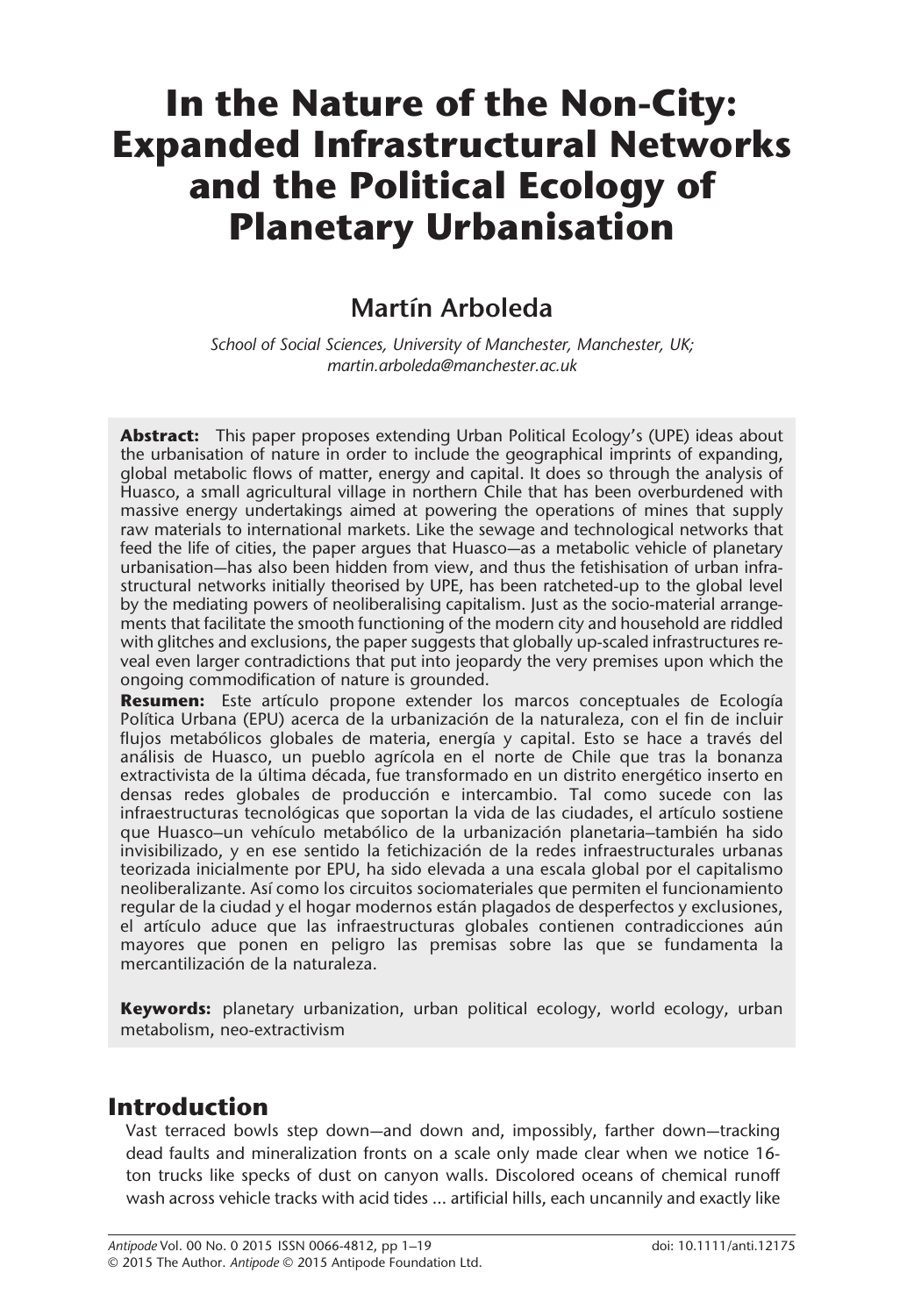its neighbor, roll from one side of the frame to the other, shifting in tandem with commodities prices, their malleable geography thus forever resistant to mapping … These mines grow in great metastasizing voids, like storm fronts of negative space exploding with slow thunder into the planet. (Manaugh, quoted in Maisel 2013:205)

With photos of open-cast mines like the one described above, David Maisel's 2013 book Black Maps graphically documents some of the most radical alterations that the late modern, financially driven and technologically rejuvenated mode of production has inflicted upon the surface of the earth. These colossal landscapes, however, are not celebrated as wonders of human engineering but are instead swept under the carpet and hidden from view. Yet, their sheer magnitudes alert us to the fact that the metabolic exchanges of matter, energy and capital required to feed the contemporary urban world have been distorted and up-scaled to the point that they have now reached a hypertrophic, global extent. In this context, and despite its valuable contributions to contemporary understandings of metabolic flows within cities, the School of Urban Political Ecology (UPE) (Heynen et al. 2006; Kaika 2005; Kaika and Swyngedouw 2000; Swyngedouw 2004, 2006; Swyngedouw and Heynen 2003) has been recently criticised for not expanding its radical political-ecological imaginary beyond urban agglomerations (Angelo and Wachsmuth 2015; Ibañez and Katsikis 2014; Wachsmuth 2012). Allegedly, UPE has persistently centred its analysis on urban areas, in both its site selection and analytical framework, and as a result, the global socionatural dimensions that stretch from the city to the non-city have remained unexplored (Angelo and Wachsmuth 2015).

Such critique is particularly relevant in a context where, as Henri Lefebvre (2003) observed in The Urban Revolution, urban areas have been exploding relentlessly beyond their boundaries, producing a highly uneven urban fabric that ceaselessly extends its borders across non-urban geographies. The current commodity boom, regarded as the most wide-ranging and persistent since the postwar period (ECLAC 2013; IMF 2011; World Bank 2009), is among the key determinants of this urban explosion, as it has fostered an extraordinary expansion of the resource extraction frontier, especially in Latin America (see Arboleda 2015a; ECLAC 2013; Toro 2012). If we take Lefebvre's process-oriented view of urbanisation as the multiscalar production and reproduction of the built environment—regardless of population size or density (see Brenner and Schmid 2013; Lefebvre 2003; Wachsmuth 2014) —then these landscapes of extraction need to be considered an integral part of the global urban condition.

By engaging with an emergent strand of critical urban theory that reworks the Lefebvrian notion of generalised urbanisation (see Angelo and Wachsmuth 2015; Brenner 2013, 2014; Brenner and Schmid 2014, 2015; Merrifield 2013; Schmid 2014a, 2014b; Wachsmuth 2014), as well as with UPE's ideas of the urbanisation of nature, this paper interrogates the emerging patterns of urban metabolism that ensue from the expansion of the resource extraction frontier through an analysis of energy infrastructures in Huasco, a small village in northern Chile. During the last three decades, Huasco has witnessed the arrival of massive energy undertakings required to power the operations of large-scale mines that supply raw materials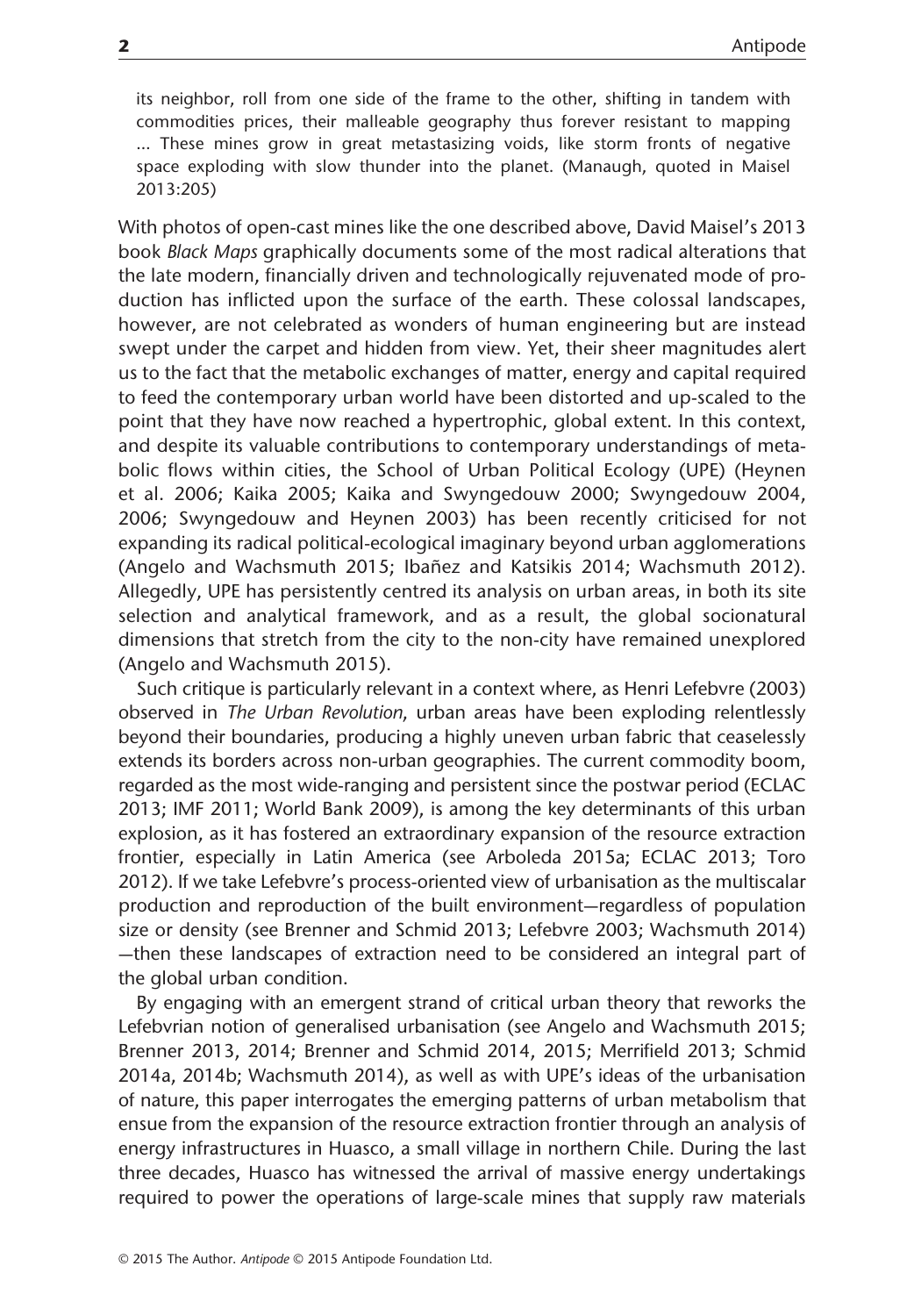to international markets. Places like Huasco, I will argue, have come to constitute the geographical imprints of an expanded urban reality where the fetishisation of urban infrastructural networks—initially observed by UPE—has reached a global extent. In very much the same ways that flows of matter and energy are rendered invisible when circulating throughout the city (see Kaika and Swyngedouw 2000), I will argue that an up-scaled metabolic relation has severed even further the process of transformation of nature from the process of urbanisation. This disconnection, however, is an intrinsically contradictory process that tends to manifest itself in the form of crises and disruptions where the fetish is dismantled and the violence that transforms nature into urbanisation is cast into stark light.

Foregrounding the geographical embeddedness and immanent contradictions of these expanding metabolic flows by looking at the case of Huasco is therefore at the core of this paper. For that reason, I will underpin my argument by the findings of a three-month fieldwork period conducted in Chile between November 2013 and January 2014, where semi-structured interviews, data collection and informal conversations were carried out with various activists and members of Huasco's local community. The first section of the paper elaborates on notions of urban metabolism in the face of an expanding planetary urban fabric. In so doing, it also reflects on its immanent contradictions, proposing to re-scale Kaika's (2004, 2005) notion of the "urban uncanny". The second section provides some empirical context on the case of Huasco and its transformation into an industrial hinterland supporting processes of urbanisation unfolding at broader spatial scales. The third section reveals the limits and contradictions intrinsic to such metabolic exchanges, pondering on their potential for emancipation.

#### The Planetary Expansion of Urban Metabolism

The notion of the urbanisation of nature arguably constitutes one of the most central contributions of UPE to the field of urban studies, because it debunked the myth of the urban as being the putative outside of a supposedly pristine and untouched natural world. In what could be considered one of UPE's founding statements, Kaika and Swyngedouw contend that as natural resources become commodified and integrated into the city through technological networks, "nature itself becomes re-invented in its urban form …" (2000:121), while at the same time being severed from its raw state as a mere use-value (see also Heynen et al. 2006). The modern city then becomes a network of pipes and conduits through which water, energy and raw materials become part of dense metabolic flows that are socially mediated (see Swyngedouw 2004, 2006). The urbanisation of nature would then be predicated on the social mobilisation of these metabolic processes under capitalist and market-driven social relations, where "nature" (ie a glass of water, steel, concrete, an orange, etc) assumes the social form of commodities (Heynen et al. 2006; see also Swyngedouw and Heynen 2003). Crucially, the urban also becomes subject to the same process of fetishisation of commodities described by Marx  $(1976)^{1}$ and for that reason, the networks that facilitate such metabolic flows attain a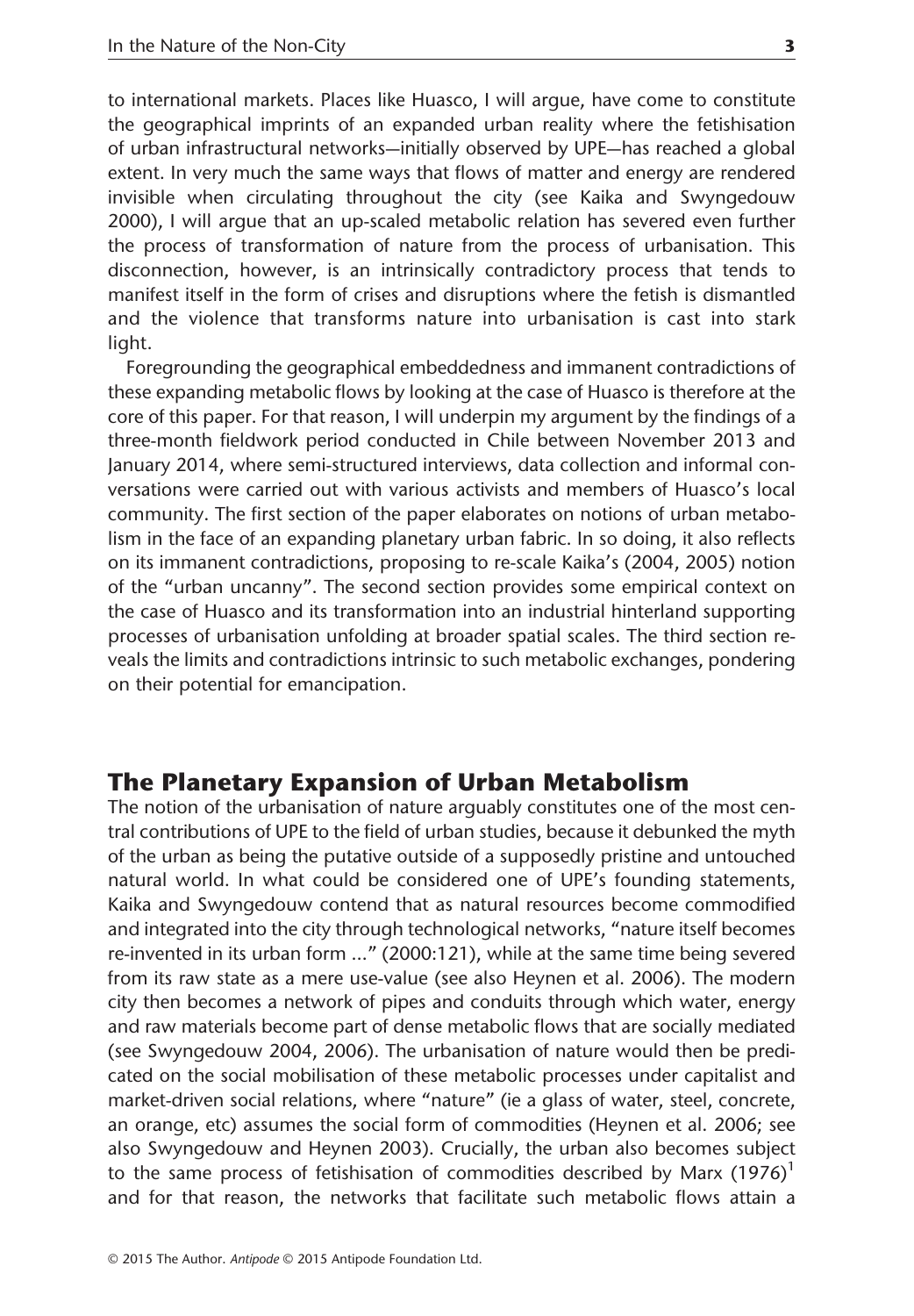phantom-like character, being usually hidden from view and relegated to the "underbelly" of the city (see Kaika and Swyngedouw 2000; see also Bridge 2009a; Kaika 2005).

Despite its success in bringing this radical political-ecological critique to the city, Angelo and Wachsmuth (2015) have recently argued that UPE has overlooked Lefebvre's process-oriented view of urbanisation, because its research agenda has remained tethered exclusively to large urban agglomerations, in both site selection and analytical framework (see also Ibañez and Katsikis 2014). A reformulated UPE therefore becomes the more urgent in a context where the urbanisation of nature has broken free from the fetters of self-contained, geographically distinct urban areas and extended to vast stretches of the Earth. Thus, as Ibañez and Katsikis argue, under contemporary globalised urbanisation, cities appear more connected to a planetary system of production and exchange than to their surrounding hinterlands. As urbanised regions expand and become denser, these authors note, they extend their metabolic reach and "become increasingly interdependent with the development of specialised regions of service and supply (agricultural regions, resource extraction zones) …" (2014:6; see also Brenner 2014).

An emerging strand of critical urban theory that reconceptualises the Lefebvrian notion of generalised urbanisation would offer an appropriate toolkit to extend UPE beyond already consolidated urban areas (see Angelo and Wachsmuth 2015; Brenner 2013, 2014; Brenner and Schmid 2014, 2015; Merrifield 2013; Schmid 2014a, 2014b). These authors argue that urbanisation increasingly supersedes the urban/ non-urban divide, enacting "operational landscapes" for resource extraction, agroindustrial production, energy and information circulation, waste management and geopolitical strategies (see for example Brenner and Katsikis 2014). For that reason, the global urban condition should no longer be understood in terms of urban/nonurban, but in terms of concentrated and extended forms of urbanisation. The former refers to the formation and restructuring of densely concentrated agglomerations (ie cities, city-regions, megalopolises, etc). The latter, on the other hand, refers to the creation and reorganisation of operational landscapes that simultaneously facilitate and result from the dynamics of urban agglomeration (Brenner 2014; Brenner and Katsikis 2014; Brenner and Schmid 2014). With this distinction, these theorists intend to foreground the richly patterned ontological differentiation that results from the growth of the urban system, and as the case of Huasco will reveal, it constitutes an important analytic to understand new forms and scales of urban fetishisation.

Indeed, operational landscapes like Huasco, which have been completely engineered to provide low-end energy for the extraction of raw materials destined for consumption in remote corners of the globe, are the geographical imprints of these expanded, wide-sweeping metabolic exchanges. Like the sewage and piping networks that feed the life of cities, subsequent sections will show how Huasco—as a provider of cheap energy—has also been hidden from view, and thus the fetishism of urban technological networks that was initially described by Kaika and Swyngedouw (2000), has been ratcheted up to the global level by the mediating powers of neoliberalising capitalism (see also Kaika 2006). According to Bridge (2009b) anthropogenically driven material flows now rival in scale those occurring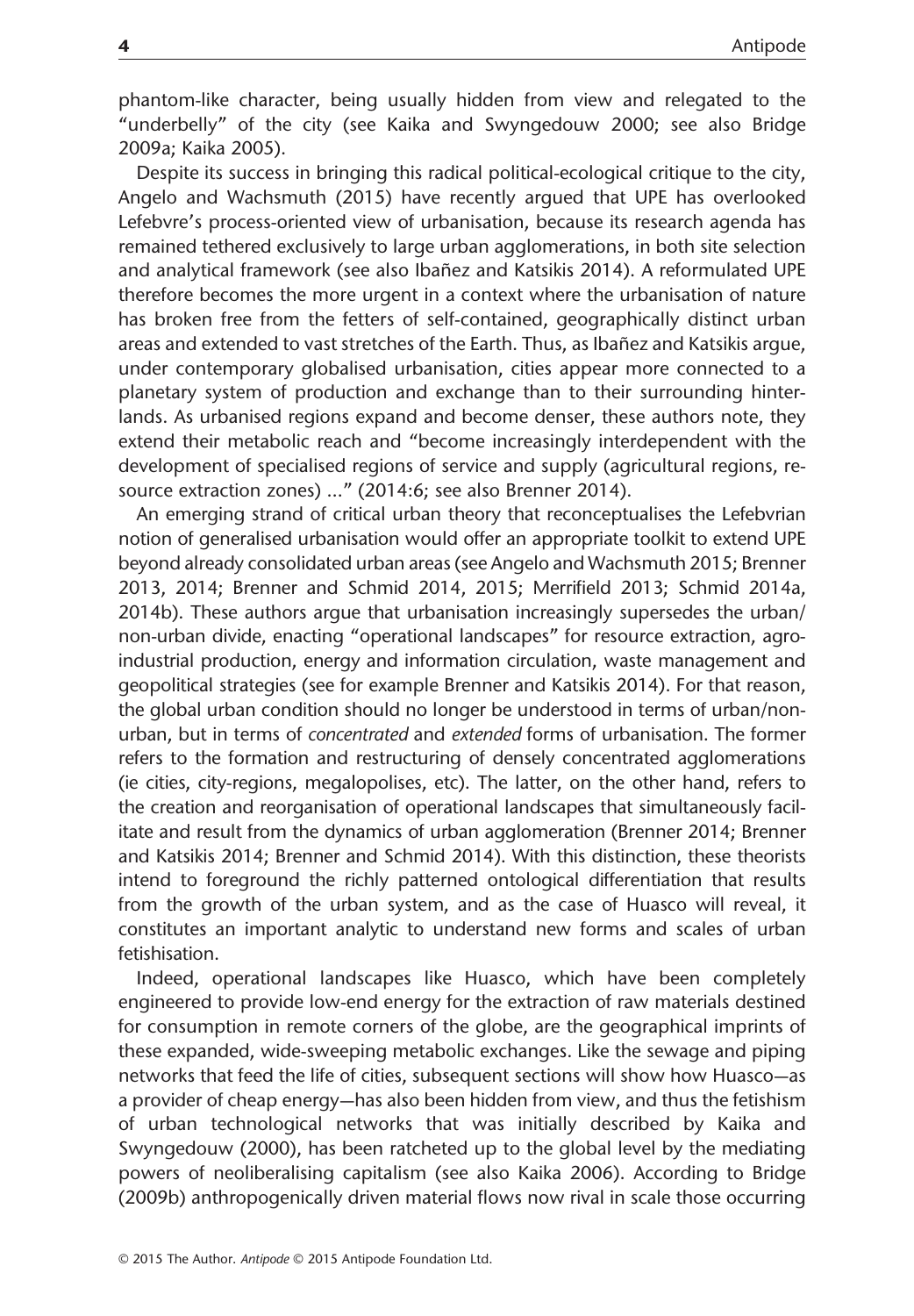independent of human agency. Activities like industry, mining and fossil fuel burning, Bridge (2009b) argues, have reached material footprints comparable to rock weathering, volcanic emissions and water erosion on a planetary scale.

In that vein, Jason Moore (2014) proposes a world-ecological reading of metabolism in which capitalism is recast as both producer and product of the web of life. More than as an economic system, Moore insists that a world-ecological framework would reconceptualise capitalism as a way of organising nature (2014:12). Capitalism therefore internalises to some extent the relations of the biosphere, and in so doing, becomes the metabolic engine that yields patterns of geographical organisation that lead to the planetary extension of the urban form. Thus, on a continuous basis, Ibañez and Katsikis (2014) note how buildings and cities, dams and highways, mines and oil rigs become interwoven in global metabolic exchanges of energy, food, people, metals, and so forth (Ibañez and Katsikis 2014). Such relentless upscaling and intensification of metabolic flows has been driven by new international divisions of labour, as well as by processes of technological innovation in finance, cybernetics, systems of machinery and logistics. For Deborah Cowen (2015), a global revolution in logistics and labour organisation has eroded the boundaries between production and distribution such that commodities today are manufactured "across logistics space" rather than in a singular place. This leads Bridge (2009b) to view the capitalist global economy as a powerful, pulsing metabolic engine for mobilising and transforming materials.

This framework resonates in certain ways with traditional accounts of Political Ecology (see Peet and Watts [2004] for a programmatic statement), and especially with the notion of global political ecology developed by Peet et al. (2011), basically because it emphasises global capitalism as its main causal theme. Accounts of Political Ecology, Peet et al. (2011) suggest, need to be attuned to global flows of labour, capital and information, as well as to the complex workings of power-knowledge within a crisisprone capitalist system. The problem is that despite their resonances, the methodologies and ontological commitments of UPE and Political Ecology have been repeatedly at odds, because whereas the former ignores wilderness and rural areas, the latter ignores cities, and this divergence has, paradoxically, precluded the establishment of any fruitful dialogues between them (see Angelo and Wachsmuth 2015). The view of global metabolism that this paper intends to foreground is therefore aimed at disassembling the (spatial) epistemologies upon which much of the scholarship on critical socio-environmental politics has been underpinned, and hopefully set the foundations for intellectual cross-fertilisation between UPE and Political Ecology.

The global scope of contemporary environmental politics, however, does not imply that the urbanisation of nature has ceased to be site specific. As Ibañez and Katsikis argue, the more seamless the global metabolic system of exchange becomes, "the more it is engraved in a geographically discontinuous organization of the earth's surface" (2014:6). The result of these expanding flows is a series of distinctive and sclerotic fabrics of urbanisation in which geographical difference becomes coupled with uneven patterns of capitalist development (Ibañez and Katsikis 2014). Therefore, just as the spatial arrangement of the city is profoundly uneven, with circulation networks, garbage and marginalised populations being continuously rendered invisible (see Heynen et al. 2006; Kaika 2004), so does the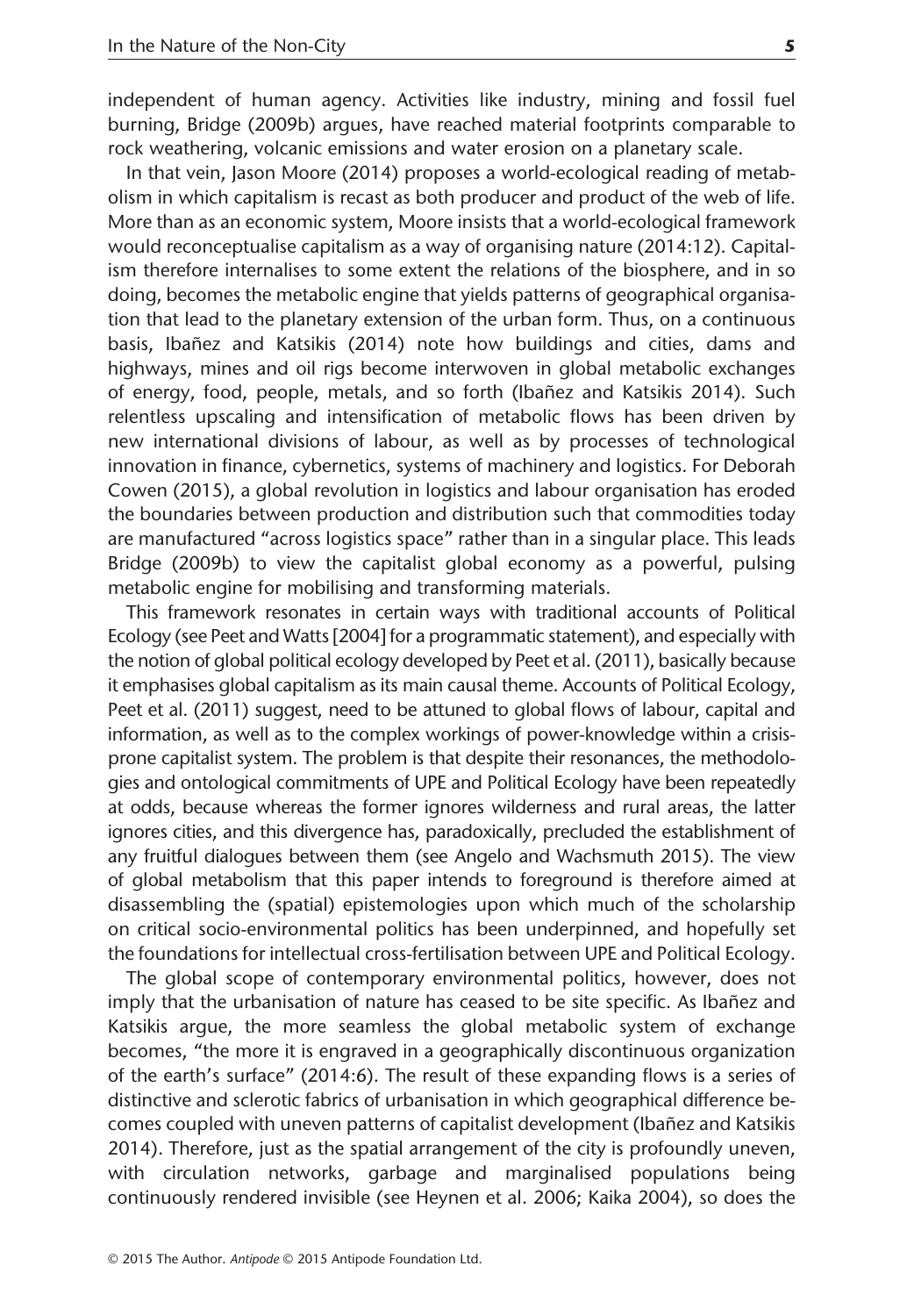urban fabric tend to occlude some of the operational landscapes that facilitate the socio-ecological mediations that make possible the functioning of the urban system. Thus, massive industrial estates, mining districts, oil extraction sites and agribusiness complexes are usually pocketed in remote places where they remain obscured.

Contemporary Latin America is perhaps one of the regions of the world where the urban fabric has been expanding most intensely as a result of the commodity boom. Just as processes of metabolic urbanisation that take place within cities are profoundly uneven, with marginalised populations assuming the negative effects of socio-ecological change (see Heynen et al. 2006; Loftus 2012; Swyngedouw 2006), these up-scaled metabolic flows in Latin America have likewise ravaged and plundered massive territories, most of which are usually far away from large urban areas—as polluted shantytowns are also far away from financial districts. Such processes of socio-ecological transformation in the region are well documented, and include accounts of proletarianisation, dispossession, violence and disruptions in public health among others (see for example Arboleda 2015a; Bebbington 2012; Gudynas 2009; Hinojosa 2011; Padilla 2012; Perreault 2013).

#### The World-Ecological Uncanny

At the other side of the spectrum, in the receiving end of the networks supplying raw materials torn from extraction sites, we find ourselves before a world of megacities, suburbs, and various sorts of concentrated agglomerations, where the capitalist mode of production ceaselessly spawns veils upon these dense metabolic exchanges and hides them in plain sight. In the western, urban household, Kaika (2004) notes, the sense of ease and familiarity of the dwellers is premised upon a violent exclusion of socio-material networks that continuously pump in good nature (water, gas, electricity) while pumping out *bad nature* (wastes). At a world-ecological level, our modern lifestyles are likewise premised on the irrational consumption of the latest electronic gadget, cheap food and cheap clothing. The very existence and overabundance of commodities like these, it should be noted, also rely on the visual and ideological exclusion of extended forms of urbanisation, usually in the form of massive holes in the ground—such as the ones surrounding Huasco and whose geographies are often shaped by explosives, pollution, brutalisation of workers, state violence, enclosures and market volatility.

The phantasmagoria that becomes attached to these infrastructures, however, is often demystified, and the urban dweller is abruptly made conscious of the violence that tends to be occluded when things are working smoothly. At the level of the city and of the (urban) household, Kaika notes how in times of crisis, "hidden elements can surface unexpectedly, and familiar objects can behave in unusual ways" (2004:276; see also Kaika 2005). Sometimes urban infrastructural networks erupt to the surface in the form of an apartment block explosion, a gas tank leaking to ground water, or an urban oil pipeline fire (Bridge 2009a). It is precisely in such moments of intrusion when the normalised character of the fetishisation and commodification of nature is put into question, provoking feelings of uneasiness and anxiety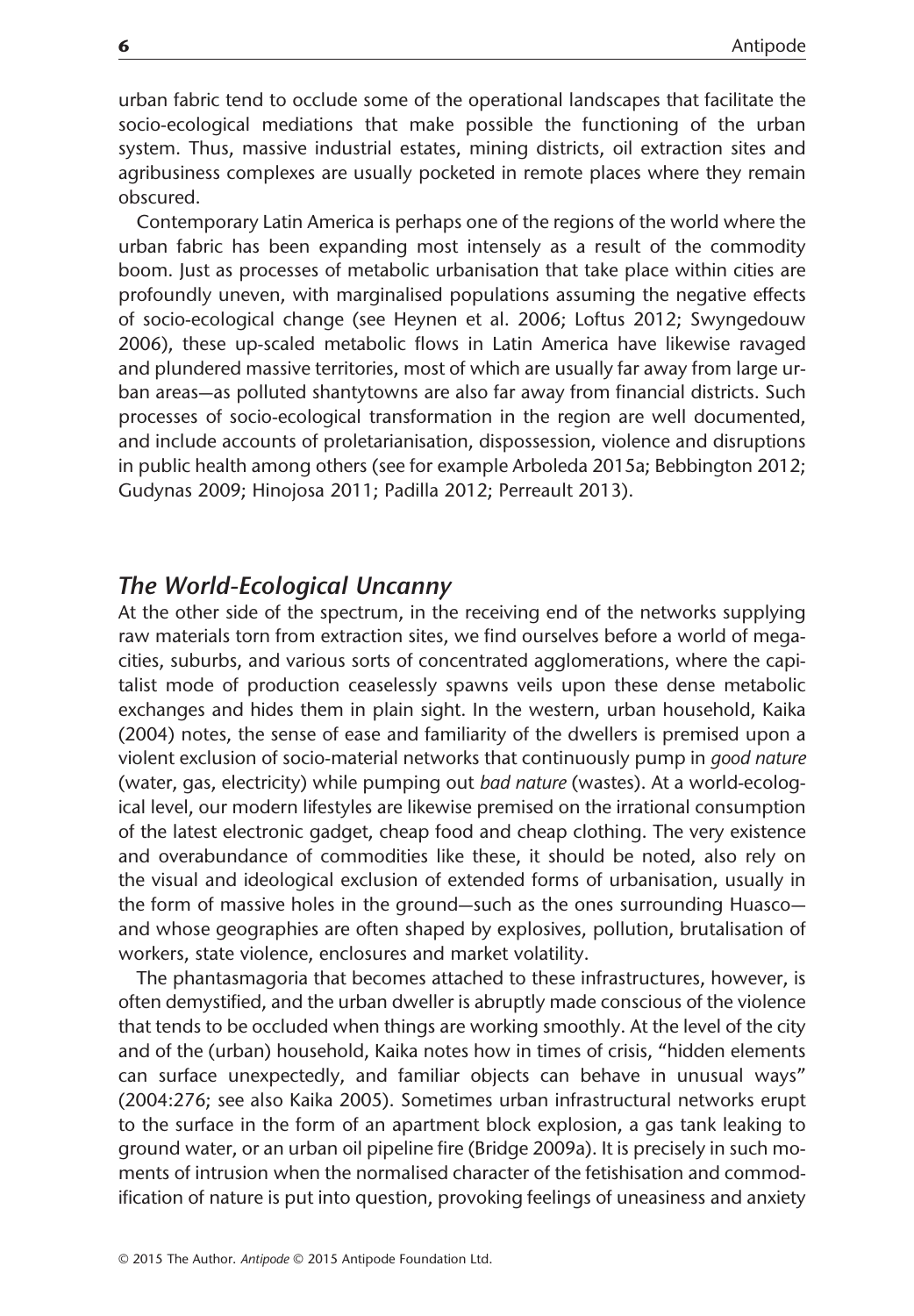(Bridge 2009a; Kaika 2005). Kaika (2005) refers to these situations of disruption and their associated feelings of agitation as "the urban uncanny". In a context of planetary urbanisation, the sense of uneasiness and anxiety provoked by clogs or disruptions in the system can be as supersized as the infrastructural networks that connect operational landscapes with the rest of the world. I will refer to this type of disruption as a "world-ecological uncanny", because the spatial scale on which it unfolds supersedes distinct spatial categories of households, cities and operational landscapes. Whenever a transoceanic oil tanker sinks, or there is a failure in a tailing dam that results in millions of cubic metres of toxic slurry spilling uncontrollably through villages and forests, the world watches in awe, and the uncanny is so pervasive that it often leads to financial collapses and full-on political crises, with the 2010 British Petroleum oil spill in the Gulf of Mexico being a case in point.

The threat of global doom that looms large over discussions on climate change also constitutes a world-ecological uncanny of sorts, albeit one with different temporalities and trajectories. It haunts us like a ghost, but one whose presence has not yet been actualised. News of state crackdowns on environmental protest, face-melting air pollution in Asian industrial towns, slave labour on agro-industrial complexes, malformations in children living close to genetically modified crops, are but a few of the issues that reconfigure our attachments to everyday objects and activities. The ecologies of the Anthropocene are, in sum, riddled with new ways of experiencing anxiety and distress, and the planetary urban fetish becomes the more ruthless, the more remote the exploited and plundered ecosystems are from the point of consumption. Like Timothy Morton's (2013) book Hyperobjects, the events that set into motion the world-ecological uncanny are non-local, massively distributed across time and space, and tend to occupy a high-dimensional phase that exceeds all manner of stable representation.

There are, however, definitive limits to how much resources can be depleted and communities dispossessed in order to support a bourgeois mode of existence that depends on the continuous fabrication of an illusion of autonomy from the natural world on which it depends. To the extent that the global metabolic system is an open-flow system that continually exhausts its sources of nourishment (see Foster 2000; Moore 2014), the up-scaled process of urbanising nature is intrinsically fractured and rests on shaky foundations. As David Harvey (2006) has forcefully argued, space constitutes at once the locus and platform for accumulation, as well as the barrier that needs to be circumvented. Within a world-ecological framework, Moore (2014) argues that the amount of new work that can be squeezed from new working classes, forests, aquifers, oilfields and mineral deposits is by all means limited. In other words, nature is finite, while capital is premised on the infinite, and this simple fact constitutes a crucial historical determination for the unfolding crisis of capitalist civilisation. A sense of world-ecological uncanny is, in fact, increasingly manifesting itself across Latin America as a result of uprisings and failures in mega-infrastructures that reveal not only the social frailty of large-scale resource extraction, but also the intransigence of human freedom and of extra-human natures. Here is precisely where the Lefebvrian dialectic bursts into view, because there is an immense emancipatory potential underlying the relentless urban explosion that follows investment flows for resource extraction.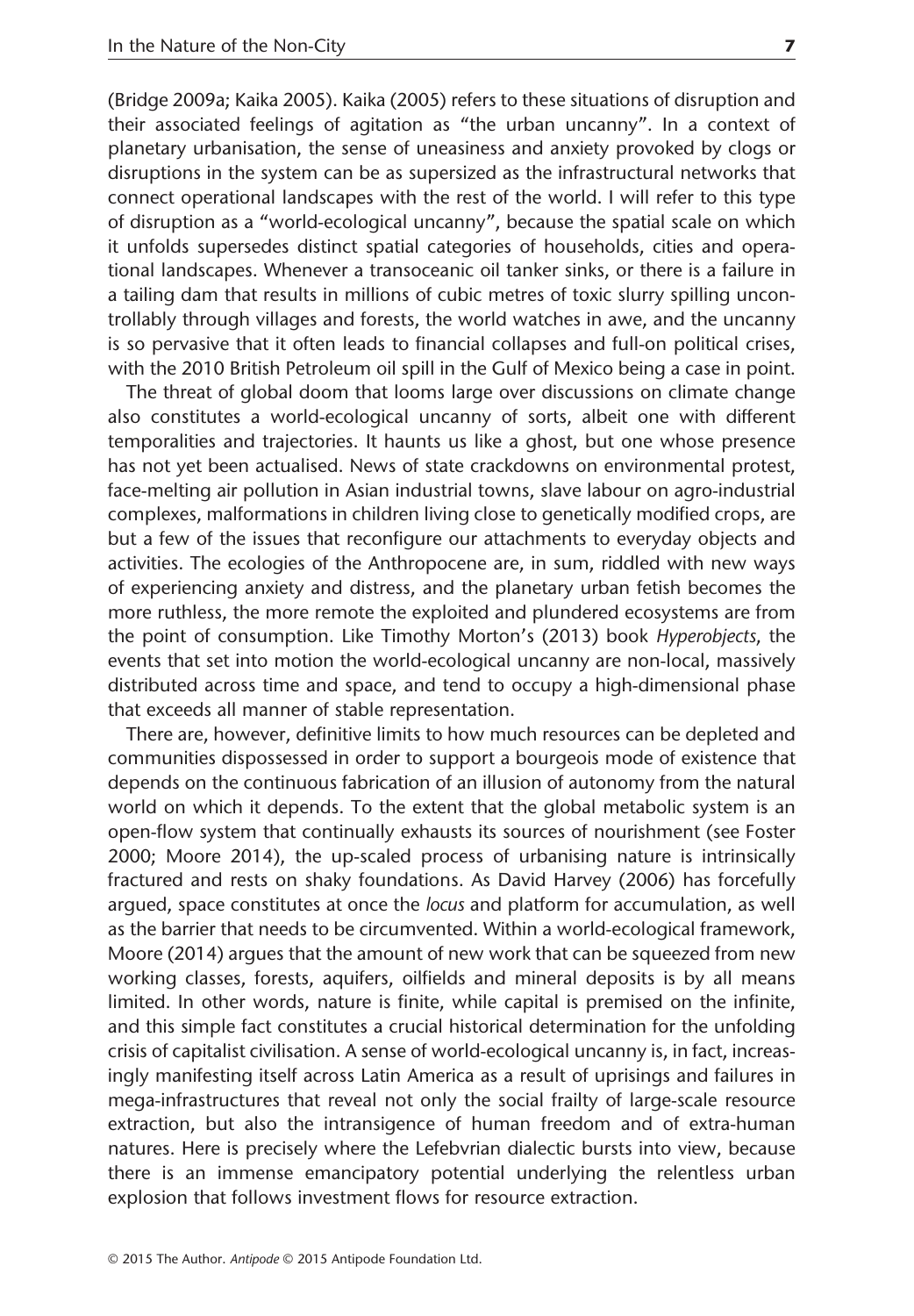For Lefebvre (2003), what distinguishes the urban from the non-urban are precisely the possibilities for assembly and encounter, for the unexpected and the playful to erupt. Following Lefebvre, Merrifield (2013) argues that the more urbanisation continues to cover the world, the more encounters are likely to take place, and the more political opportunities will then intersperse the urban landscapes of the future. In facilitating interaction, mobility and communication, the expansion of the urban fabric also carries with it enormous possibilities for radical and emancipatory change. With those things in mind, the following section provides some empirical context of how Huasco was transformed into a place for power production that supports large-scale resource extraction.

### Huasco and the Geographical Embeddedness of Global Metabolism

With 13% of GDP, 60% of total exports and 25% of fiscal income, mining is one of the foremost sources of revenue for Chile (Chilean Copper Commission [COCHILCO] 2013a:5). In the context of the global increase in commodity prices that began in the early 1990s, Chile went from supplying 30.1% of the world's copper in 1995, to 47.5% in 2004 (Urkidi 2008:67), most of which goes to Asia where it is employed in industrial and electronic processes. During the last decade, Chile has been implementing a set of strategies aimed at attracting further capital allocations for mineral extraction, which means that mining operations have intensified substantially. Besides copper, the country has diversified its mining matrix and is beginning to supply gold, silver and titanium among other metals to international markets. According to COCHILCO, the investment portfolio for 2021 has reached US\$112 billion, which represents an almost threefold increase in mining investments in comparison with the portfolio for 2009, which amounted to US\$45 billion (COCHILCO 2013b:16). For Anna Tsing (2005), trajectories of investment like these tend to perform a globalism of sorts in the sense that they entail opening-up processes where remote places submit to international finance. Within the force field of these wide-ranging flows, Tsing insists, the dreams of financiers and investors are reimagined as "transcendent, circulating, beyond culture" (2005:74).

Mining is an activity that requires large amounts of energy, meaning that alongside mineral extraction, Chile's energy matrix has also shown a burgeoning growth during the last decades. The mining sector currently demands more than one-third of the country's total energy production, and it is estimated that by 2020 it will consume 80%. For that reason, the rate of energy production has been increasing dramatically, going from 1600 megawatts (MW) per year during the last decade to around 5.300 MW in 2012 (COCHILCO 2013b:22). In order to attract further mining investments, the country has sought to intensify the development of low-cost power sources, and this means that thermal energy projects—especially coal and petcoke powered plants—have become the main drivers of resource extraction in Chile.<sup>2</sup> Between 1983 and 2000, there was a strong boom in the construction of thermoelectric plants, a boom which stagnated for three years and by 2004 showed a steady recovery.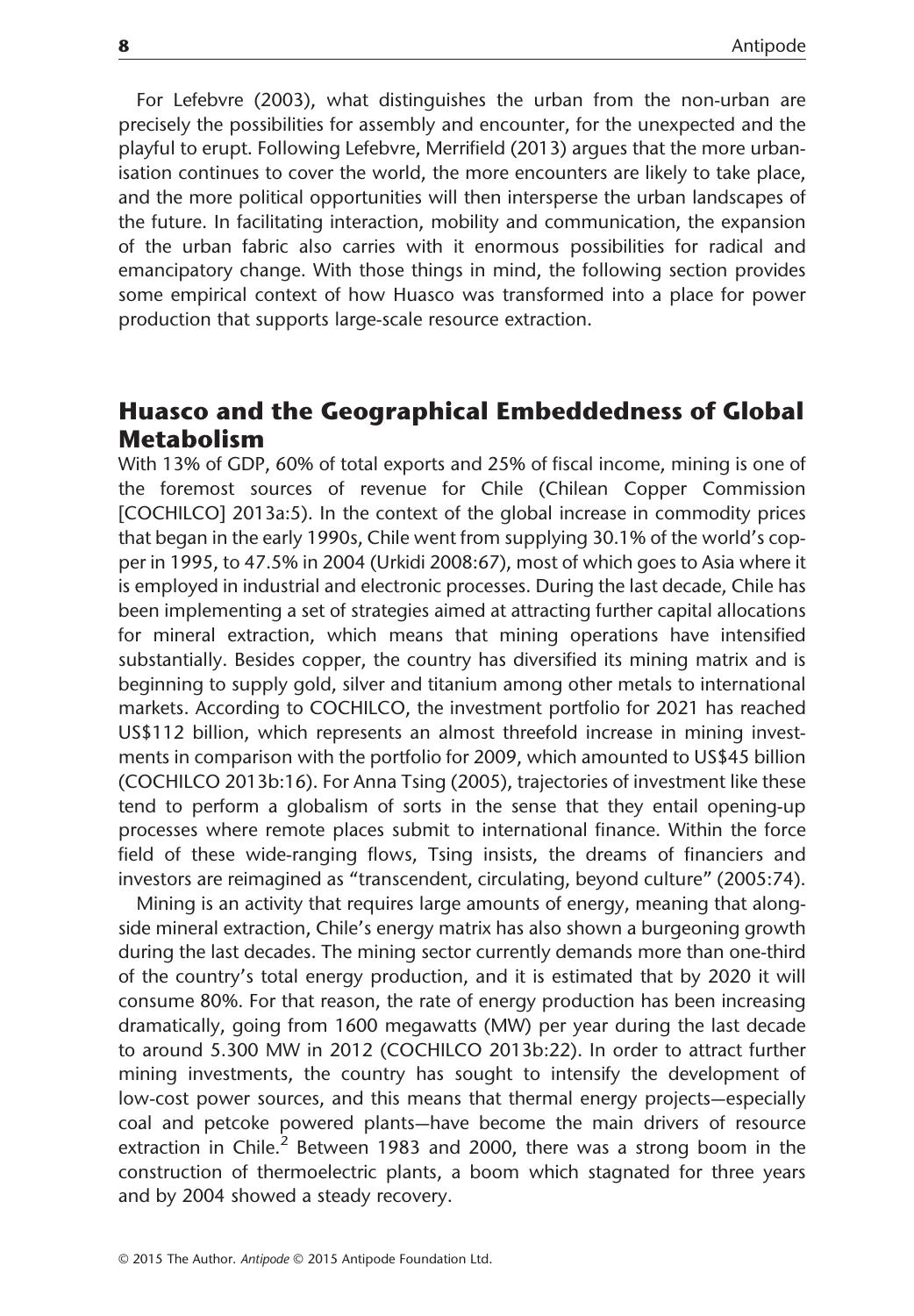The Huasco Valley, which acts as the natural boundary for the southern end of the Atacama Desert—the driest in the world—and is approximately 660 km north of Santiago de Chile, has become one of the most important mining districts in the country during the last three decades. This valley runs transversally to the Andes, covers an area of 19,066 km<sup>2</sup> and has a population of 66,491,<sup>3</sup> distributed among four villages. Central to the valley's economic and social development is the Huasco River, which springs directly from glaciers located high up in the mountain range. Due to abundant water sources, steep slopes and dry climate, the soil offers very good conditions for fruit production, and for that reason agriculture was the main economic activity before the mining boom. Even though fruit production has been heavily undermined by the negative environmental effects of mining and energy projects, the valley still produces olives and grapes, although to a much lesser extent than in the past. Herding is also common among the communities living in the highlands surrounding the valley (Molina and Yáñez 2008; Urkidi 2010).

Huasco is one of the four villages in the valley. With a population of  $7945<sup>4</sup>$  it is located on the coast, near the mouth of the Huasco river. Before the irruption of the urban fabric in the 1980s, Huasco was among the main producers of olives and olive oil in the country, and it was known for the diversity of its fauna—with over 21 species endemic to the region—and for its beautiful beaches.<sup>5</sup> Huasquinos (the name for the people of Huasco) worked either at olive plantations, artisanal fisheries or in small-scale mining. Because Huasco is far from large urban areas, the community still retains a deeply engrained rural identity with very close ties to the land.<sup>6</sup> The arrival of large-scale transnational mining to the valley, however, distorted the patterns of metabolic exchange that had always gravitated around agriculture, and thus changed the fate of Huasco forever. This does not mean that previous histories of metabolic exchange in the valley as a result of migratory settlement, colonial rule and state-developmentalist projects, among others, were not problematic in their own right. Yet, engaging on a discussion of previous trajectories and historical periods not only goes beyond the scope of this paper, but could shift the focus of attention from the unprecedented patterns of sociospatial transformation that have followed the current hyper-globalised, financially driven and industrially rejuvenated commodity boom.

Huasco's history with planetary urbanisation therefore dates back to the late 1980s, when international metal prices rose and foreign direct investment flowed haphazardly as a result of investor-friendly regulatory frameworks enacted during the Pinochet dictatorship (1973–1989) (see Alcayaga 2005; Budds 2004; Infante 2011), when the need for low-cost energy became more pressing. Although the first two thermoelectric plants arrived during the mid-1970s, they did not cause considerable harm to the local community because aside from their small capacity, they were not working full power at the time. The first large-scale thermoelectric plant, Guacolda I, began operations in 1997, and although it was coal powered, it had to switch to petcoke after an international crisis with Argentina resulted in the suspension of gas exports to Chile. The government of Ricardo Lagos sought desperately for low-cost ways to power thermoelectric plants and in 2001, approved the use of petcoke as the fuel for thermal energy production in many towns of Chile, including Huasco (Ramos 2011). Petcoke is a carbonaceous solid that is left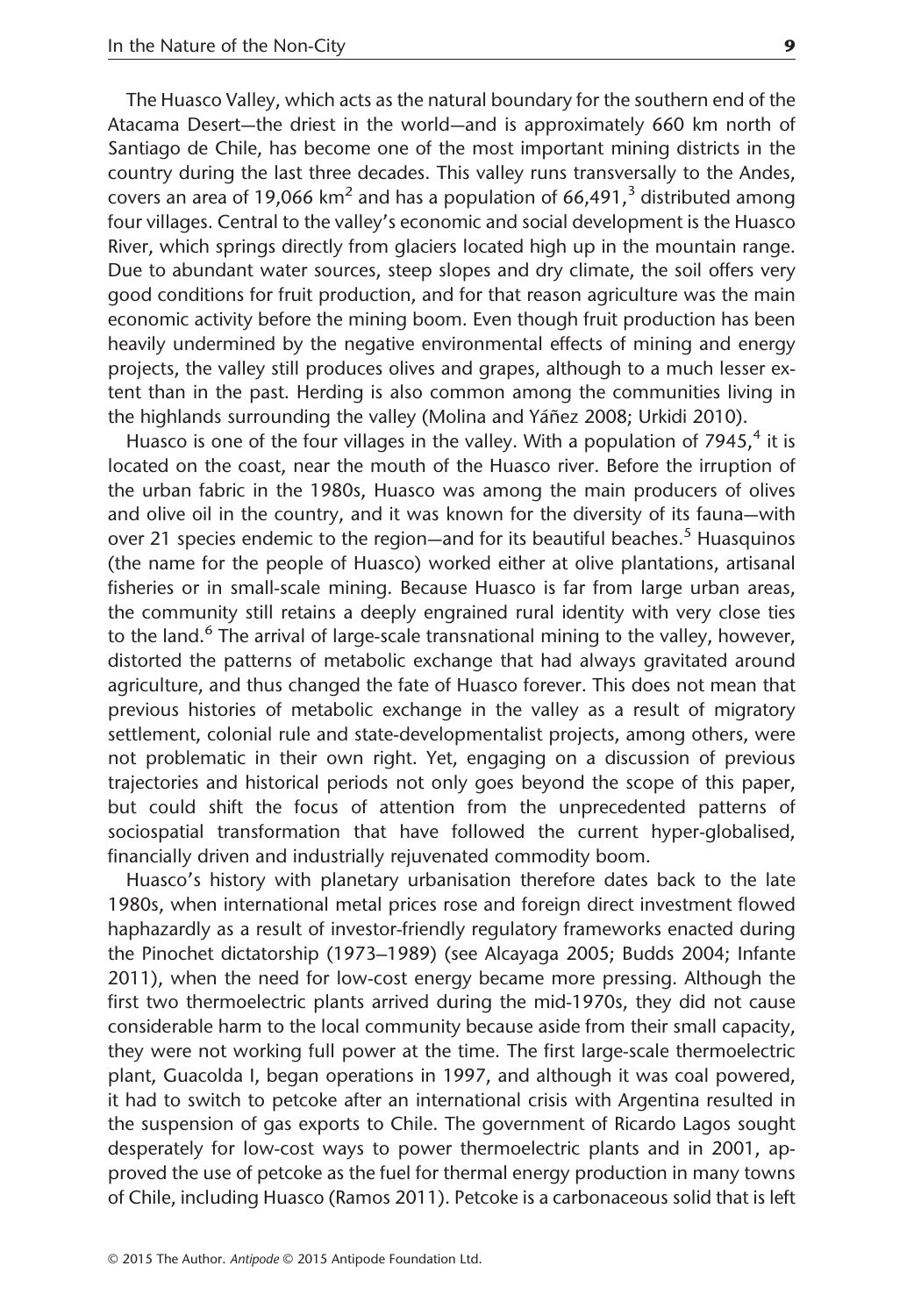over from oil-refining processes and despite being extremely toxic and polluting, it is usually sold in international markets as a low-end fuel with an average cost of US\$1 per ton. The use of petcoke is currently banned in most countries with the exception of India, China and as of 2001, Chile (Ramos 2011).

The above were the first steps in a process of extended urbanisation where infrastructures and built environments of this sort began to be projected aggressively across the once pastoral geographies of Huasco. Today, Huasco has six thermoelectric plants, three industrial sea ports, a large iron refinery and several industrial tailings ponds, as well as their concomitant road infrastructures, transmission lines, piping networks and heavy machineries.<sup>7</sup> The beautiful sceneries that once characterised this village are now interspersed with enormous chimneys, high tension towers, freight trains, cargo trucks and massive ships that continuously load and unload all sorts of materials. Besides the projects that are already in operation, there are further plans to build in Huasco's vicinities a titanium mine, a pig-processing plant with the capacity for three million animals, $<sup>8</sup>$  and Punta</sup> Alcalde, the largest thermoelectric plant in the country—with an estimated cost of US\$1.4 billion and a projected capacity to produce 740 MW per year.<sup>9</sup> Huasco's sea ports, it should be noted, constitute the pivot that facilitates the ongoing metabolic interfusion between local environment and global flows. They constitute at once the entry point for fixed capital investments—in the form of systems of machinery—and for the petcoke and coal required for electricity generation, as well as the point of departure for raw materials that are continuously shipped to manifold destinations across the globe.

The devastating effects of these metabolic flows have not only transfigured the mountains and coastlines of Huasco, but also the very texture of the everyday among locals. Thus, as Ibañez and Katsikis argue, contemporary accounts of metabolism not only need to be reflexive to the spatially transcendent systems of flows, but also to emphasise "the physical configuration of human occupation 'on the ground'" (2014:6). In Huasco, the human body itself bears the imprints of these emerging patterns of exchange. Reportedly, Huasquinos have been increasingly dying from cancer, leukaemia, strokes, heart attacks, as well as from several respiratory diseases, and children have been increasingly showing signs of cognitive damage.<sup>10</sup> A 2005 study of urine samples from children living in towns with petcoke-powered thermoelectric plants concluded that children living in Huasco presented "significantly higher" levels of nickel (see Pino 2005). This, the study argued, could be attributed to a synergistic effect caused by the combination of coal and petcoke fumes with the particulate matter emitted by the iron refinery (Pino 2005:28). Combined, these fumes release into the atmosphere 118.2 tons of carbon dioxide on a daily basis (Ramos 2011).

As a 2006 study by Universidad de Chile noted, mortality rates for women aged 20–44 in Huasco exceeds the national average by far. If the national average is 65.91 per 100,000 inhabitants, in Huasco the figure goes up to 236.78 (quoted in Ramos 2011:58). Also, the rate of hospitalisations for respiratory conditions is twice that of the whole country, and deaths by cancer have been said to be 400% above the national average (see Ramos 2011:58). According to members from the local community, there are no official morbidity reports for Huasco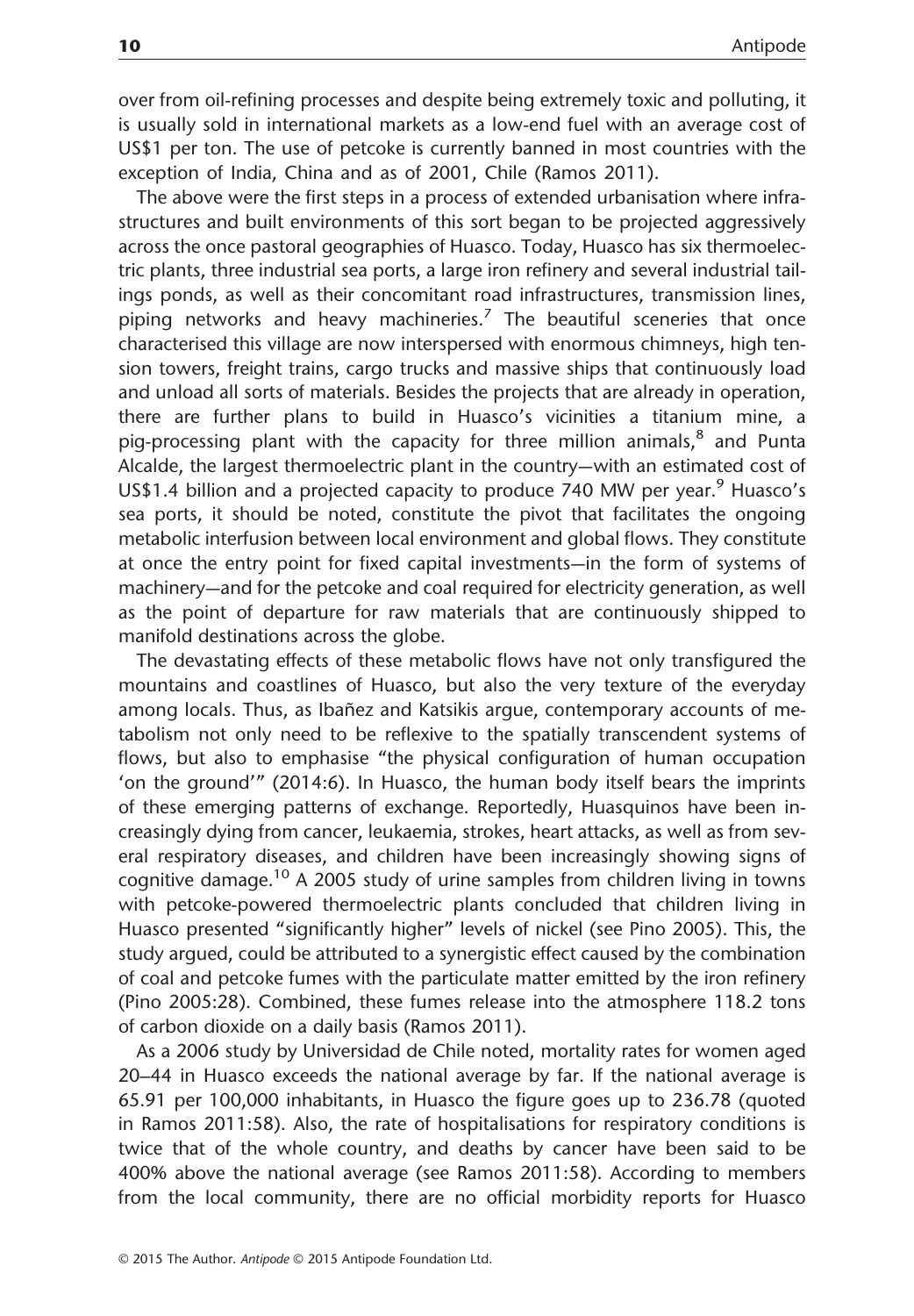(allofficial statistics are aggregated at the regional level), because that would force the government to regulate emissions, ultimately undermining mining activity in the area. Non-humans have also assumed the burden inflicted by these energy undertakings, because on the one hand marine fauna has either disappeared or is highly contaminated, and on the other olive trees have been greatly affected by air pollution, with harvests reducing to unprecedented levels (PUC and DICTUC 2013).

Expanding patterns of metabolic exchange have not been circumscribed to capital and raw materials only, for energy undertakings have also unleashed dense migratory flows. Many Huasquinos have been proletarianised, being forced to leave their families behind in order to work in mines located in other regions of the country. Also, as energy projects require large amounts of unskilled industrial labour force to work "7×7" shifts (seven days working at the industrial site, seven days away), the village has become the recipient of large numbers of floating populations. These temporary workers—informally called "faeneros" by the local community—come from all across Chile, and sometimes even from other countries, have no attachments to the host town, are usually underpaid and face overcrowding in their accommodations. As a result, social ills that were completely unknown to Huasquinos before the mining boom such as prostitution, theft, street fights, drug abuse and sexual assaults, are now common.<sup>11</sup> As Tsing (2005) observed in the case of Indonesia, the phenomenon of temporary work in extraction sites mixes locals and migrants in an anti-local regionality, resulting in a tendency to obliterate local places, knowledges, flora and fauna.

These processes of transformation of nature and of space on a massive scale have been, however, completely veiled by an entrenched neoliberal rationale among national decision-makers and regulators. Government officials have not only ignored the situation in Huasco and several other operational landscapes throughout the country, but have implemented policies to intensify thermoelectric power production. For a movement leader, "although it is evident that emissions in Huasco exceed national and international standards by far, officials have been reluctant to do any serious measurement because they know that would jeopardise 'business as usual'". One of the last regulations passed by former President Sebastián Piñera before the end of his term in office consisted of allowing a threefold increase in the amount of particulate matter that can be released by power plants into the atmosphere (50 to 150  $\mu$ g/m<sup>3</sup>).<sup>12</sup> These processes of state-led sociospatial engineering not only affect Huasco but several other towns that have also been swept under the carpet as they have been overburdened with thermoelectric plants. Ventanas, Coronel, Mejillones and Tocopilla are only a few of the villages that, like Huasco, have been banished from collective consciousness as government institutions make every effort to intensify resource extraction. Places like these, where nature is ceaselessly transformed into urbanisation at very large scales, are the geographical embodiments of up-scaled metabolic processes.

None of those places, it should be noted, are featured in Chile's touristic guides, or even celebrated as foundations of the country's economic growth. Just like Kaika and Swyngedouw (2000) argued that there is an aesthetic disconnection between the "ugly", "dirty" and "unsafe" urban networks from the actual city, places like Huasco have likewise come to be transformed into the underbelly of whole country.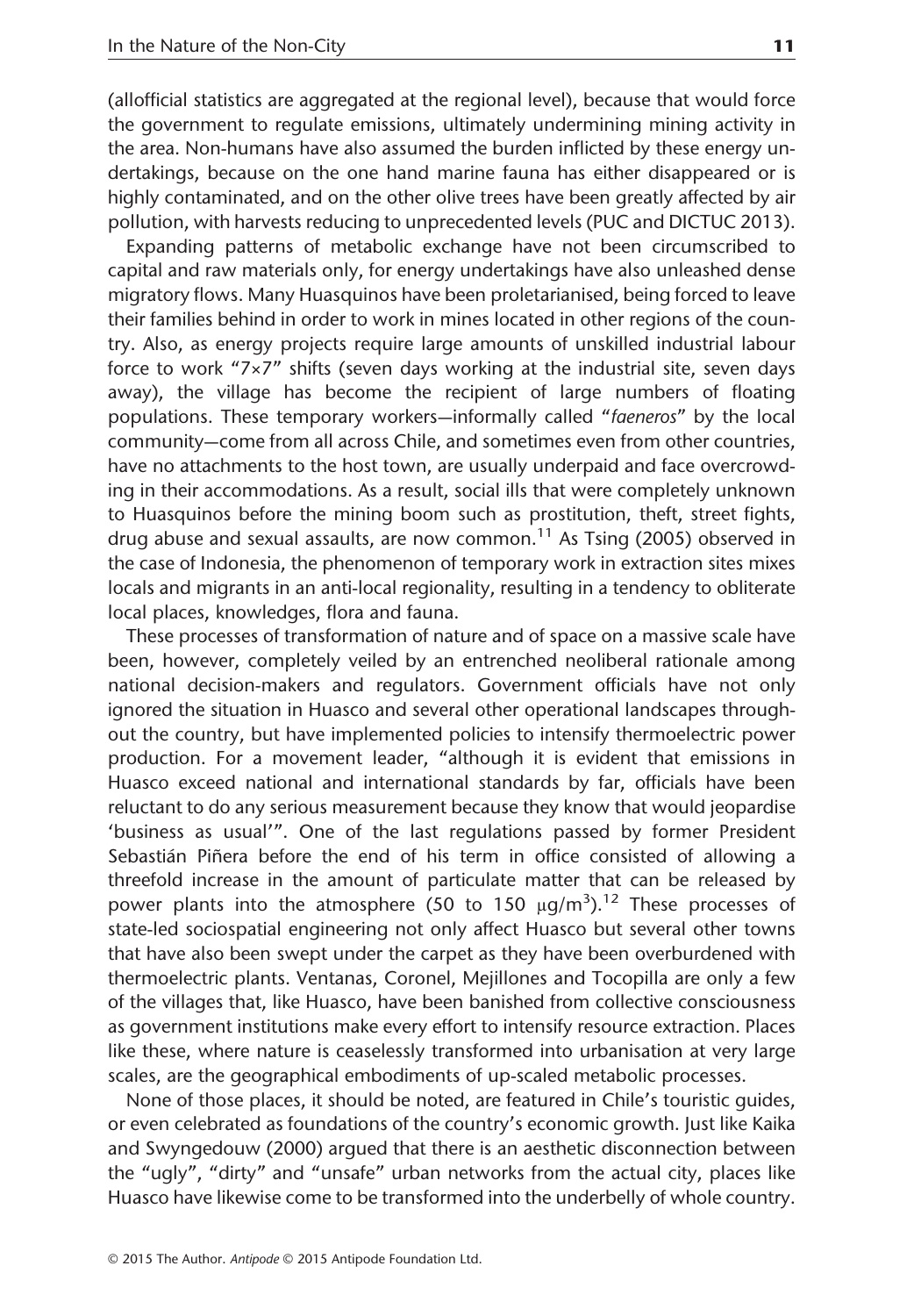This myth of progress, however, has been fiercely contested by civil society organisations such as Oceana, which in 2012 launched a campaign labelled "No More Sacrifice Areas" (No más zonas de sacrificio).<sup>13</sup> Its purpose was to raise awareness on the way in which poor, remote and rural areas—like Huasco—were being redesigned as industrial hinterlands to supply the low-cost energy required to power Chile's burgeoning economy. As framed by mainstream measures of economic success, Chile's macroeconomic performance during the last 20 years has been nothing short of outstanding. With an average growth rate of 5.7% of GDP, a fivefold increase in per capita GDP, huge reductions in public debt and recent admission to the OECD, Chile is praised by many as one of the most dynamic economies in the world (Chile's Ministry of Finance 2009:13).

The notion of "sacrifice area" is then aimed at piercing through a deeply entrenched urban fetish in which the socio-ecological plunder that underlies Chile's "economic miracle" is actually pocketed in mountains or buried in the vowels of the Atacama Desert, where neither tourists nor investors can see it. Yet, like the layers of cables, pipes and sewages that support a city, sacrifice areas like Huasco are nodes in a black-boxed network of operational landscapes that are fundamental for supporting processes of urbanisation unfolding at broader spatial scales. The more expanded the transformation of nature that infrastructural networks perform, the stronger the tensions and the contradictions embedded in the metabolic relation. In all possible ways, Huasco contrasts starkly with Santiago de Chile—which has become one of the most modern, wealthy and dynamic hubs in all of Latin America. However, and as the following section intends to illustrate, such processes of urban fetishisation have been contradictory and highly problematic.

#### The Limits To Capital (As World Ecology)

According to Moore's (2014) world-ecological reading of metabolism, there is an unbroken coincidence between the production of consciousness and global metabolic flows of matter and energy. In the case of Huasco, it is not difficult to note how the subjective experience of these expanding patterns of exchange profoundly punctuates the ways in which members of the local community conceive politics, society and the global economy. They frequently point out how their everydayness is marked by loss and tragedy, as they all claim to have friends or relatives who are dying or have died from cancer, tumours or any other catastrophic disease. Furthermore, the sheer magnitude of these industrial complexes also inflicts a sense of visual distress that is reminiscent of Edmund Burke's (1968 [1757]) idea of the sublime as an aesthetic category that excites ideas of pain, danger and terror. In the words of a local musician and activist,<sup>14</sup> those gargantuan chimneys, tailings ponds, cargo ships and high tension towers have the appearance of something "devilish" that evokes an apocalyptic underworld of sorts.

Within the household, water canisters are as indispensable as is the stove or the refrigerator, because water from the tap cannot be consumed under any circumstances due to high levels of pollution. Constant traffic of freight trains and cargo trucks that pass through the village to load and unload materials not only produces anxiety among adults but has enclosed the spaces that were used by children to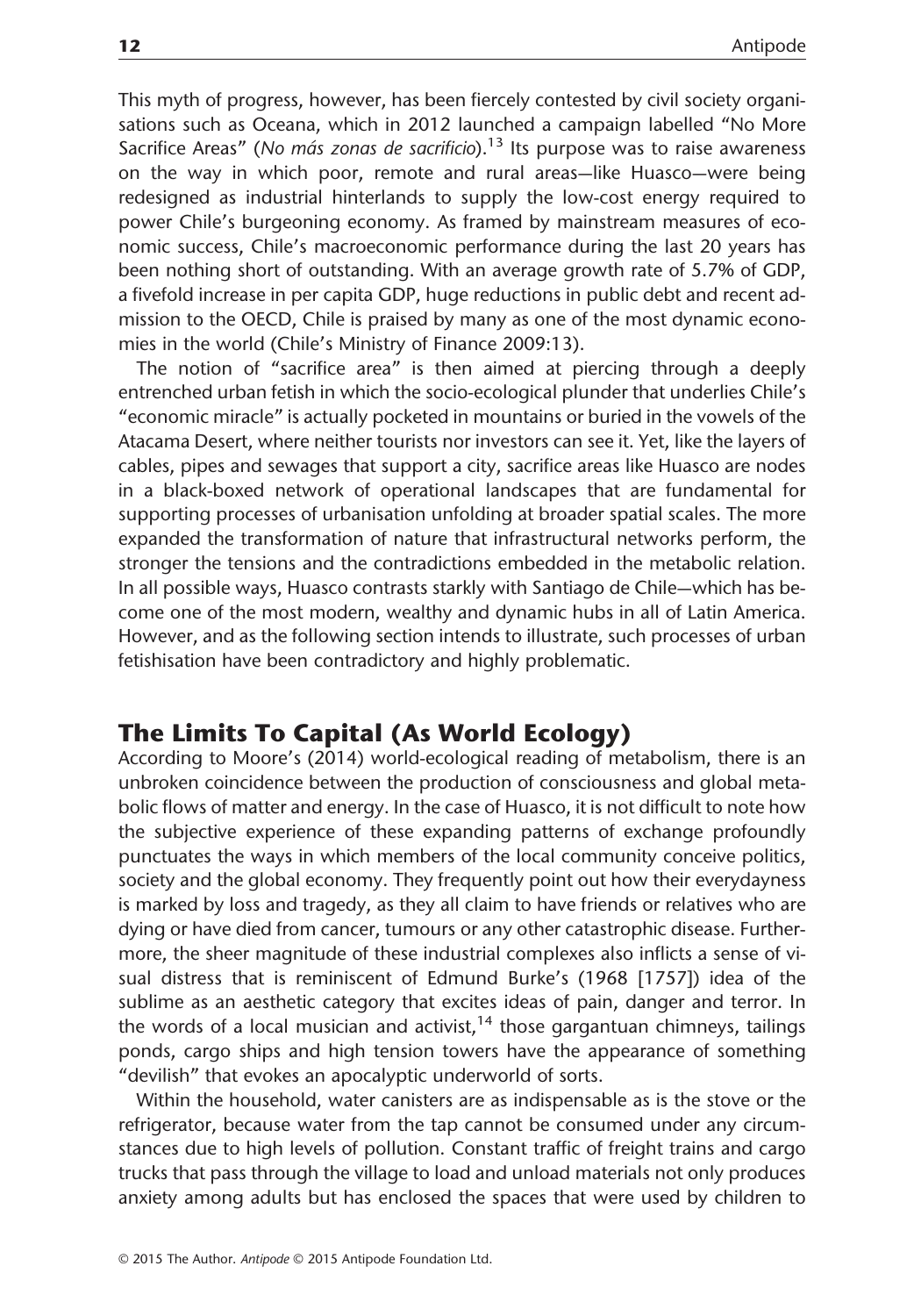ride scooters, play football or do any other outdoor activities. For Huasquinos, the experience of these socio-natural relations is a thoroughly politicised one. They are well aware of how the immediacy and seeming banality of these everyday events is intimately connected to the ebbs and flows of global capitalism. Their words, the way in which they relate to themselves and to others, the tones of their voices and even their gazes reflect these manifold determinations. Since 2009, they have been taking to the streets, developing campaigns and forms of collective action aimed at defying oblivion and demanding their right to the city. Among the fumes, the dispossession and the socio-ecological destruction produced by energy megaprojects, Huasquinos have been prefiguring new worlds and ways to be otherwise.

The construction of a pig-processing plant in Freirina—the village contiguous to Huasco—constituted a tipping point in the way in which communities produce everyday urban environments and relate to their territory. A 70,000 ha plant with an established capacity for 2,500,000 pigs—the largest of its kind in the world—was built next to Freirina, a village with around 5000 inhabitants.<sup>15</sup> When the plant began operations in 2011, Freirina was immediately covered by foul smells and water sources suffered severe contamination. In other words, the externalised and hidden relations of under regulated agro-industrial production erupted into the surface, revealing the presence of the excluded "outside" as a constitutive part of the "inside" (see Kaika 2004). The sense of urban uncanny was intense not only in Freirina, but also in neighbouring villages—including Huasco—that were also affected by the trenchant smell of decomposing pigs.

Huasquinos were the first to show their solidarity and contributed actively to the campaign to stop the plant. In early 2012, they joined their comrades in Freirina in marches and demonstrations and after continued indifference from authorities, they decided to block the highway that connects Huasco to the rest of the mining district. What began as an urban uncanny unfolding at the local level quickly metastasised into a full-blown world-ecological uncanny that was widely covered by the media in Chile and led to severe market disruptions at the international level. Huasquinos were broadcasted amidst tear gas, setting barricades on fire, clashing with anti-riot police and putting into jeopardy the smooth functioning of all power plants, agro-industrial complexes and mines operating in the area.<sup>16</sup> Using Kaika's (2004) terms, one could say they put the normalised character of the transformation and commodification of nature into question as they brought into view the hidden costs—both social and environmental—that underlie something as apparently mundane as buying pork at the supermarket. The case shocked public opinion, and made politicians, journalists and other commentators outspokenly condemn the practices of the plant owners.

At the end of the fifth day of road blockages that resulted in massive losses for mining corporations, as well as in market disruptions in many parts of the world especially in China, where most of the pork meat, the copper and the iron ore are traded—the owners of the plant issued a statement declaring an indefinite suspension of all activities. It should be noted that this world-ecological uncanny was not only limited to glitches in market transactions, because analyses from Chile's Criminal Investigations Police determined that the pork meat that was being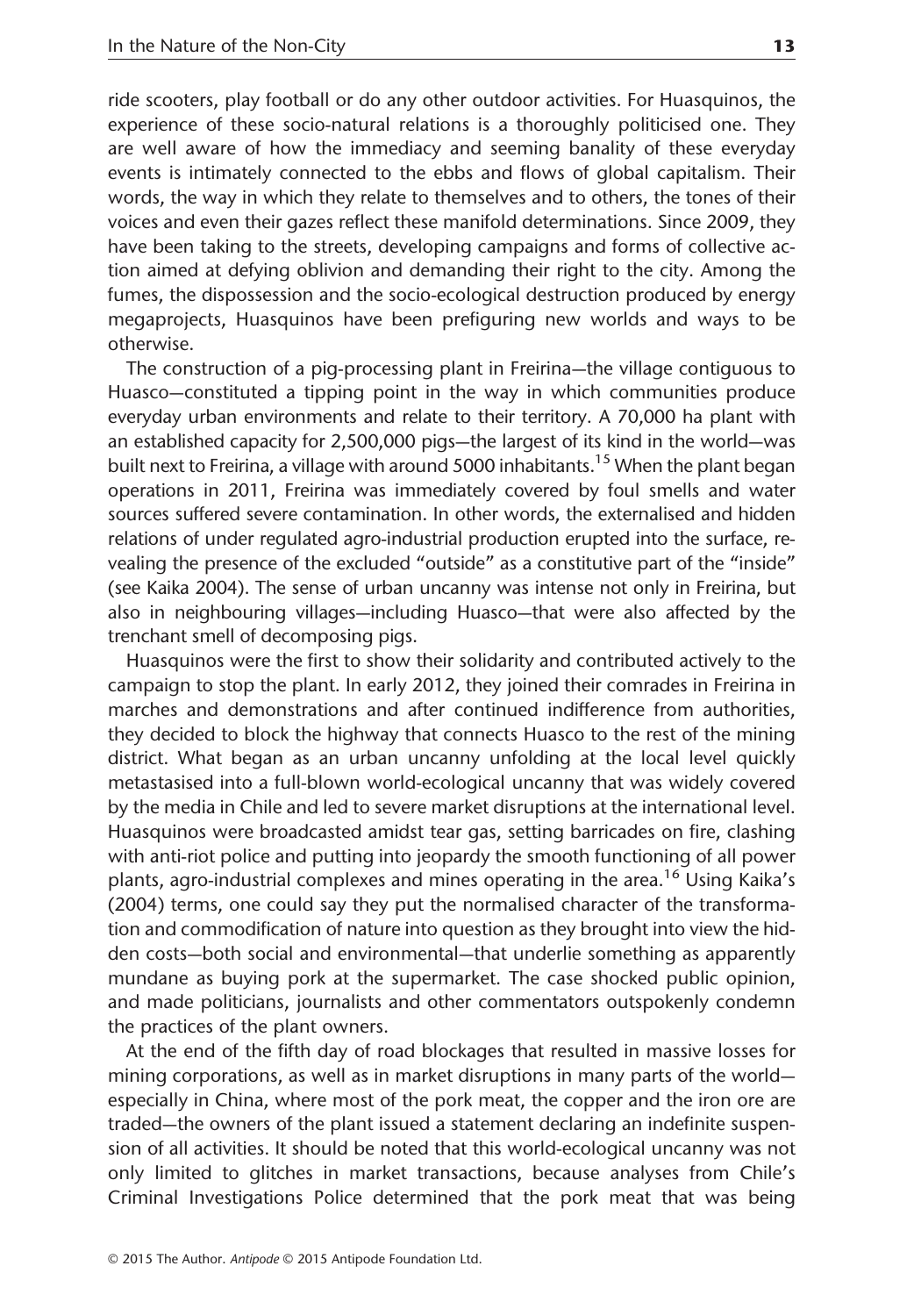exported to China contained levels of mercury poisoning that were 1700 times above the norm.<sup>17</sup> The pigs had been bred with underground water sources which carried wastes and chemicals used in mining activities nearby. Thus, the extent of these metabolic relations also became embedded in the bodies of consumers in China who inadvertently bought meat from pigs that had been bred with highly polluted water recycled from mining and energy complexes, thousands of kilometres away from the point of consumption.

Yet, out of the chaos of such contradictions in the planetary system of metabolic exchange, this case allows viewing how the Lefebvrian whirlwind of multiplied encounters facilitates new possibilities for association and emancipation to emerge. In the words of a movement leader, "it was in the heat of these confrontations where new bonds of brotherhood and solidarity with Huasquinos began to take shape, as well as new forms of belonging and of relating to our territory". <sup>18</sup> Indeed, the creation of the Huasco Valley Socioenvironmental Movement (Movimiento Socioambiental del Valle del Huasco), an advocacy network for the whole Huasco Valley whose sole purpose is to defend the access to water, was one of the outcomes of those roadblocks. Currently, the community is seeking to stop a transnational corporation from building Punta Alcalde, a thermoelectric plant with a projected capacity to produce 740 MW and an estimated cost of US\$1400 million.<sup>19</sup> On 1 August 2013 the Court of Appeals of Santiago revoked the license to build the plant on the grounds of flawed assessments of environmental impacts.<sup>20</sup> Even though the litigation process continues and has had several setbacks, Huasquinos remain fully mobilised.

It should be noted that these processes of social mobilisation have a fundamental material substratum, because the advance of material infrastructures for energy production has served as a springboard for the enactment of vibrant networks of interaction not only among the community, but also with neighbouring villages. Roads, internet connection, commuting networks and so forth, have followed the arrival of investment projects.<sup>21</sup> This resonates with Marshall Berman's (1990) claim that the modernisation of the city goes hand in hand with the modernisation of its denizens' souls, because Huasquinos have adopted the fluid and open character of these sprawling infrastructural networks and have developed lively forms of communitarian and political organisation. Far from being circumscribed to the case of Huasco only, this phenomenon is instead becoming endemic to many parts of Latin America, where infrastructures for resource extraction—especially information technologies—are replacing isolation and parochialism with layers of political organisation and revolt (Arboleda 2015a; see also Arboleda 2015b). In Chile alone, and as of December 2013, local communities had been able to put on hiatus US\$37 billion on energy and mining investments as a result of multiscalar mobilisation strategies and legal measures.<sup>22</sup>

Social resistance has also been coupled with the intransigence of the natural environment, which in many cases has led to cost overruns for companies, making several megaprojects financially and logistically unviable. Penelope Harvey and Hannah Knox's ethnographic study of mega-infrastructures in Peru illustrates how engineers on the ground are constantly negotiating an engagement with the unpredictable, unruly forces of the biophysical environment, which takes on an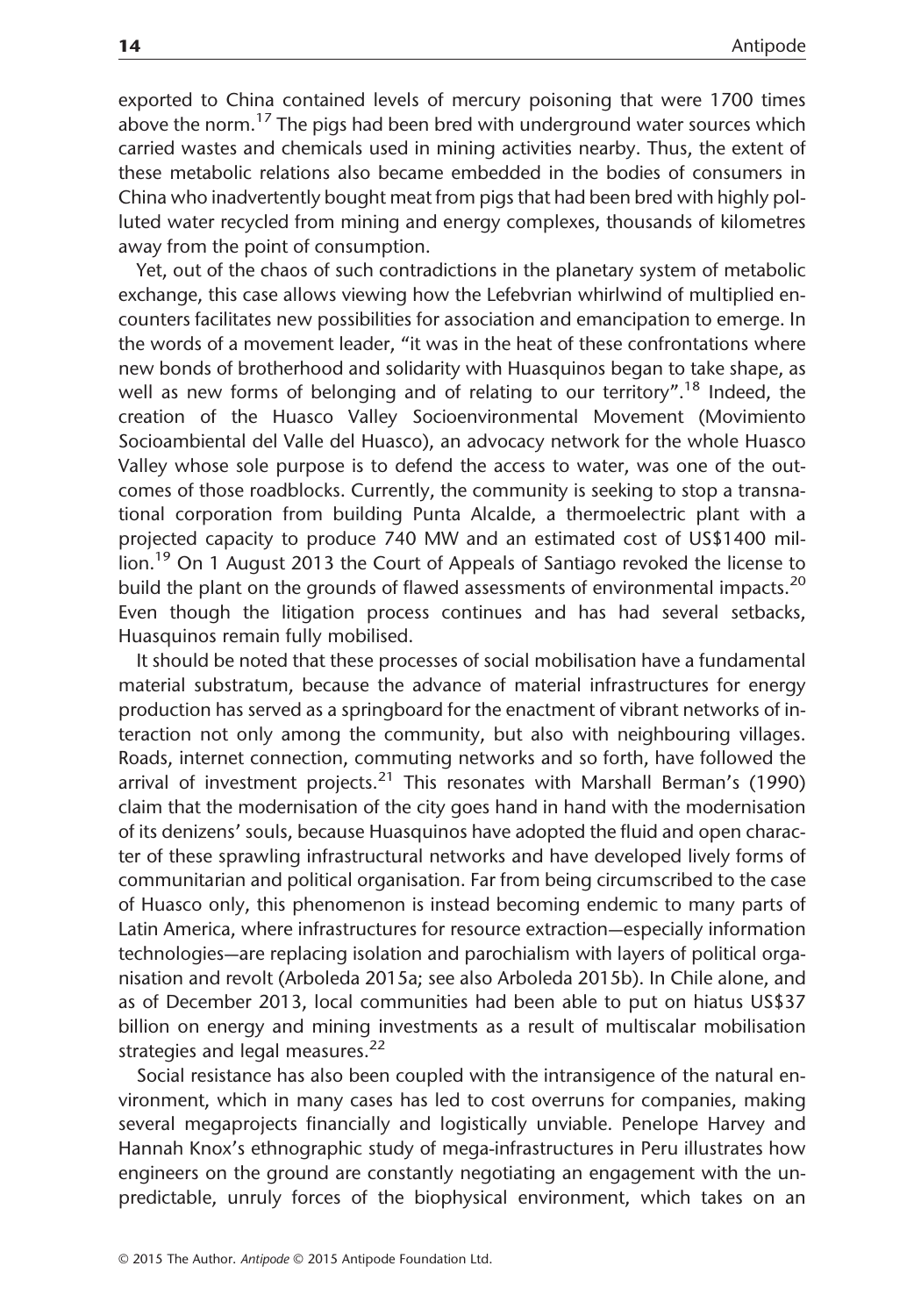"increasingly anthropomorphic guise as variously capricious, resistant, and exhibiting distinct likes and dislikes" (Harvey and Knox 2012:528). The failure in Freirina's pigprocessing plant, for example, was a result of miscalculation and of the unpredictability of the biochemical composition of water sources, and attests to the very limits that for Moore, constitute insurmountable frontiers for capitalist expansion. In the Huasco Valley, a combination of geographical and social factors has managed to stop a range of large-scale investment projects that includes not only two power plants in Huasco and the pig-processing plant in Freirina, but also Pascua Lama and El Morro, two gold mines whose combined capital expenditures to date amount to nearly US\$10 billion. The great accomplishment of the capitalist mode of production, Moore suggests, "has been not to pay its bills" due to the existence of vast social and ecological frontiers. The end of these frontiers today, he concludes, "is the end of 'cheap nature', and with it, the end of capitalism's free ride" (2014:17).

#### New Urban Morphologies, New Urban Phantoms

As a bleeding wound in the surface of the Earth, Huasco encapsulates all the tensions and contradictions that underlie the relentless explosion of spaces that ensues market-driven forms of urbanising nature. Above all, this small village is the patent reminder that despite their apparent hyper-mobility and interconnectedness, contemporary processes of metabolic exchange effect profound socio-natural transformations upon spatially fixed physical environments. The case of Huasco, however, signals a break with some of the assumptions on which much of the scholarship on urban metabolism is grounded, because processes of metabolic exchange are no longer circumscribed to distinct regions evolving in relations of physical proximity or juxtaposition. The minerals extracted from the mines contiguous to Huasco are not shipped to Santiago or to any other city in Chile, because its three international sea ports are there precisely to dispatch them to manifold destinations across the globe where they feed various layers of urbanisation processes. In that sense, UPEs focus on cities needs to be radically decentred in order to include other morphological expressions of urbanisation.

Such unbounded expanse of metabolic exchange—which is not reducible to cities has crucial implications for confronting the study of political ecologies in a context of planetary urbanisation. First of all, if urban infrastructural networks and the metabolic flows they perform have reached an unprecedented density and breadth, then this implies that the phantasmagoria that is attached to them has been equally up-scaled. Aerial images of tar sands in Northern Alberta, Canada, for example, epitomise how nature is being fetishised perhaps to an unparalleled extent, because despite their sheer size and devastating effects, we know they exist only because activists and politically committed photojournalists<sup>23</sup> have made serious strides to debunk their fetish. This new urban phantasmagoria becomes the more ruthless and eerie, the more familiar we become with the apparently banal and mundane objects that fill our (urban) everydayness. Maybe the pristine computer screen on which you are reading these words contains copper torn from soils near Huasco, and yet its geological, ecological and social traces have been simply erased by a more pervasive form of commodity fetishism. Questioning our most familiar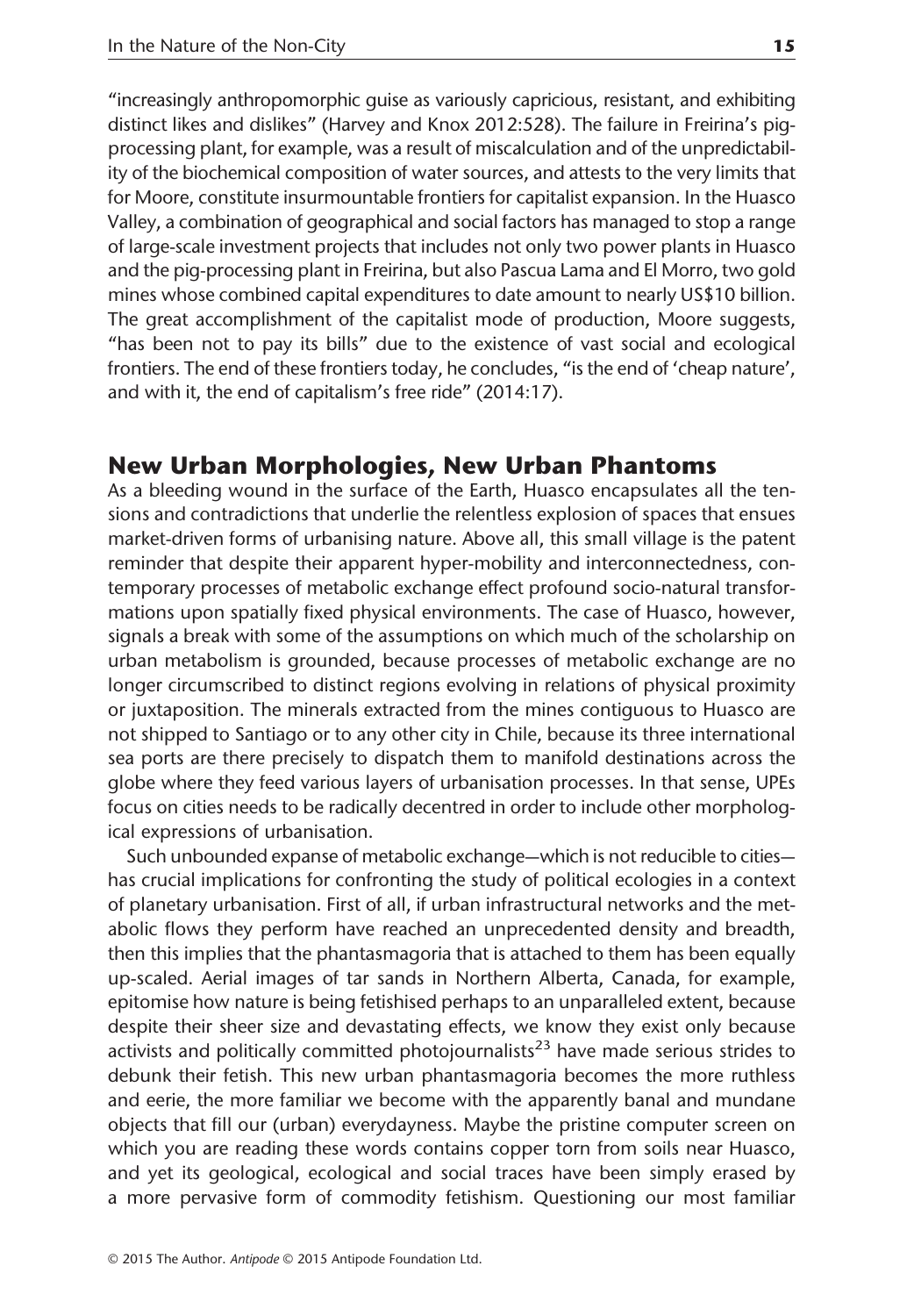environments, Kaika (2004) reminds us, is in itself an act of subversion, one that needs to be reinstated as a key priority in any project oriented towards human emancipation.

Second, it is important to pay attention to the fact that the global up-scaling of social and ecological infrastructures is riddled with contradictions that not only lead to severe crises but also provoke intense feelings of anxiety and distress. Such scenarios of crisis and malfunctioning—which I have referred to as the "world-ecological uncanny"—are crucial opportunities for reconfiguring our political engagements with the natural world, as they render visible the practices of exclusion and violence that underlie global forms of urbanising nature. Therefore, the task of Marxist critique in the face of these swarming, global metabolic flows is to expose their immanent contradictions and supersized phantoms, revealing the processes of environmental destruction, enclosure and dispossession that underlie them. In that sense, UPE's legacy is perhaps now more relevant than ever, because as Heynen et al. claimed in programmatic statement, the message that emerges from UPE is a decidedly political one. Accounts of urban political ecology, these authors argue, "always need to consider the question of who gains and who pays", as well as to ask multiple questions about the manifold power relations under which urban environments are produced (Heynen et al. 2006:9). With the case of Huasco, I have intended to foreground the urgency of extending such political-ecological critique to the realm of the non-city as well.

## Acknowledgements

Research for this paper was generously funded by the National Commission for Scientific and Technological Research of Chile (CONICYT), the Social Science Research Council (SSRC) with funds from the Andrew W. Mellon Foundation, and the School of Social Sciences of the University of Manchester. A preliminary draft was presented at the 2014 annual conference of the Royal Geographical Society–Institute of British Geographers (RGS-IBG) in London, UK. Greig Charnock, Neil Brenner, Melissa García-Lamarca, Gediminas Lesutis and three anonymous reviewers provided very useful comments on earlier versions. Any errors are my own.

#### **Endnotes**

- <sup>1</sup> For Marx (1976), the social relations that lead to the production of commodities become fetishized—that is, they acquire a seemingly autonomous objectivity—as soon as they leave the sphere of production and enter the sphere of circulation. Despite being the congealed state of social labour, a commodity in the sphere of circulation appears to the senses as completely independent from the social relations that produced it.
- the senses as completely independent from the social relations that produced it. <sup>2</sup> There are no disaggregate figures of energy production for Huasco, and for that reason it is not possible to know exactly how much of it goes to powering mining activities. This information is only available at the national level. Members of the local community argue that the unavailability of local figures of morbidity and energy production is a deliberate attempt by the government to mask what happens in places like Huasco.
- attempt by the government of masks are happens in plances are http://www.subdere.gov.cl/divisi%C3%B3n-administrativa-de-chile/gobierno-regional-<br>de-atacama/provincia-de-huasco. (last accessed 12 January 2014).
- <sup>4</sup> Chile's Library of Congress (BCN in Spanish) (2012) Reportes estadísticos distritales y comunales: Comuna de Huasco.
- <sup>5</sup> Interview with a member of Freirina Conciente, 5 December 2013.<br><sup>6</sup> Interview with a member of SOS Huasco, 5 December 2013.<br><sup>7</sup> Interview with a member of SOS Huasco, 3 December 2013.
- 
-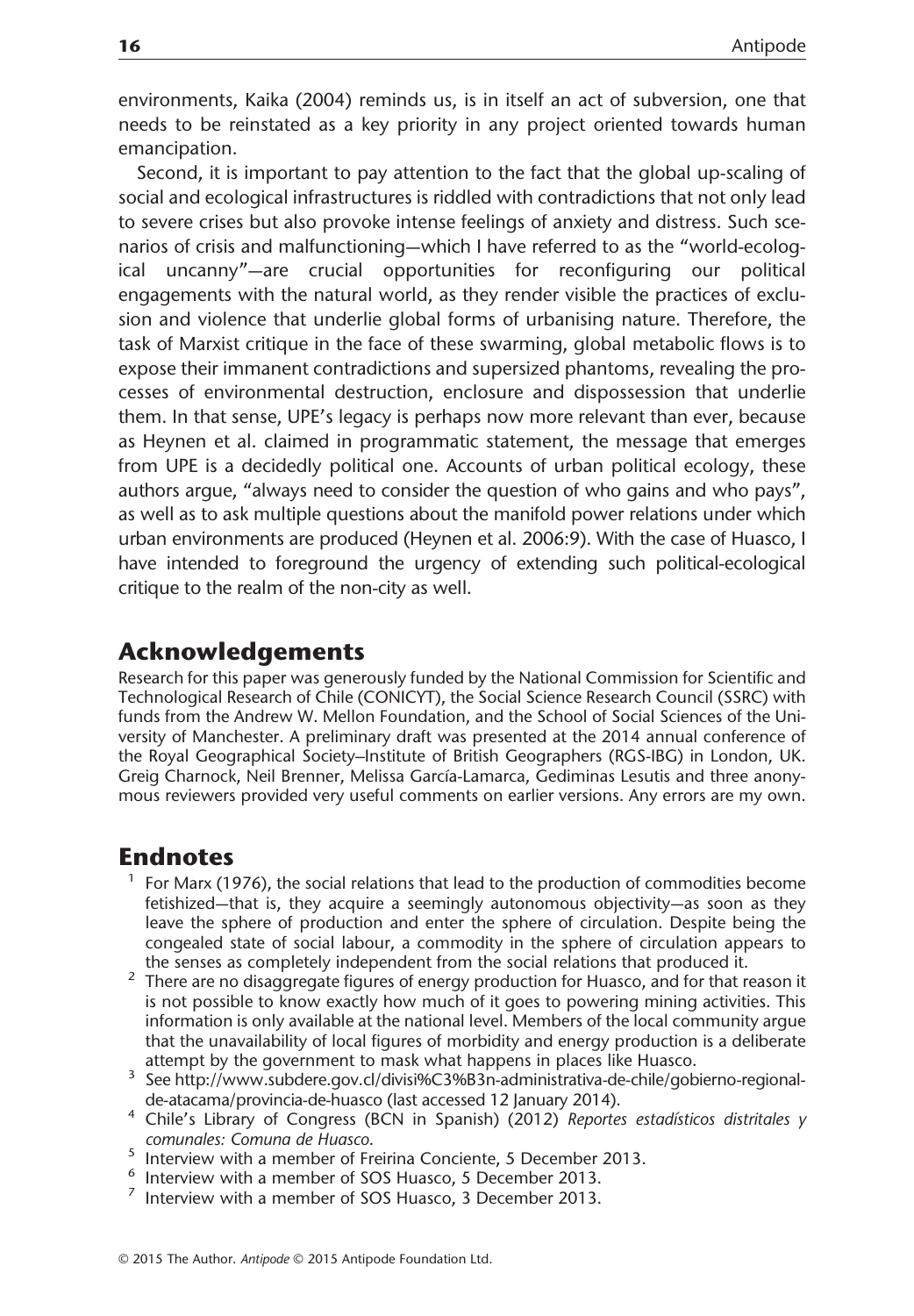- 
- <sup>8</sup> Interview with a member of Freirina Conciente, 5 December 2013.<br>
<sup>9</sup> See http://olca.cl/articulo/nota.php?id=101658, and also http://olca.cl/articulo/nota.<br>
php?id=102650 (last accessed 17 Ianuary 2014).
- 
- 
- 
- <sup>10</sup> Interview with a member of SOS Huasco, 4 December 2013.<br><sup>11</sup> Interview with a member of SOS Huasco, 4 December 2013.<br><sup>12</sup> See Supreme Decree No. 20, published on 16 December 2013, in the Official Gazette.<br><sup>13</sup> A video
- 
- 
- <sup>14</sup> Informal conversation with one of the leaders of SOS Huasco.<br><sup>15</sup> Interview with a member of Freirina Conciente, 5 December 2013.<br><sup>16</sup> See report by DiarioUchile at http://radio.uchile.cl/2012/05/19/vecinos-de-freiri enfrentan-con-carabineros-en-protesta-por-empresa-agrosuper (last accessed 29 Septem-
- 
- 
- ber 2014).<br>
<sup>17</sup> Interview with the leader of Movimiento Socioambiental Valle del Huasco, 5 December 2013.<br>
<sup>18</sup> Conversation with a leader of Freirina Conciente, 6 December 2013.<br>
<sup>19</sup> See http://olca.cl/articulo/nota.php
- php?id=102650 (last accessed 13 March 2014). <sup>20</sup> See http://olca.cl/articulo/nota.php?id=103375 (last accessed 13 March 2014). <sup>21</sup> Interviews with a member of the Latin American Observatory of Environmental Conflicts
- (OLCA), 23 December 2013; with a member of Semillas de Agua, 27 November 2013; and with a member of Consejo de Defensa Huasco, 29 November 2013. For example, one of the interviewees noted how Barrick Gold—one of the mining corporations operating in a neighbouring village—installed free wireless internet for everyone.
- ing in a neighbouring village.<br>
<sup>22</sup> See website entry available online at the OLCA website: http://olca.cl/articulo/nota.php?<br>
id=103832 (last accessed 22 December 2014).
- <sup>23</sup> See for example the work of Garth Lenz (<http://www.garthlenz.com>/).

#### References

Alcayaga J (2005) Manual del defensor del cobre. Santiago: Ediciones Tierra Mía

- Angelo H and Wachsmuth D (2015) Urbanizing urban political ecology: A critique of methodological cityism. International Journal of Urban and Regional Research 39(1):16–27
- Arboleda M (2015a) Spaces of extraction, metropolitan explosions: Planetary urbanization and the commodity boom in Latin America. International Journal of Urban and Regional Research in press
- Arboleda M (2015b) The biopolitical production of the city: Urban political ecology in the age of immaterial labour. Environment and Planning D: Society and Space 33(1):35–51
- Bebbington A (2012) Underground political ecologies. Geoforum 43:1152–1162
- Berman M (1990 [1982]) All That Is Solid Melts Into Air: The Experience of Modernity. New York: Verso
- Brenner N (2013) Theses on urbanization. Public Culture 25(1):85–114
- Brenner N (2014) Urban theory without an outside. In N Brenner (ed) Implosions/Explosions: Towards a Study of Planetary Urbanization (pp 14–35). Berlin: Jovis
- Brenner N and Katsikis N (2014) Is the Mediterranean urban? In N Brenner (ed) Implosions/Explosions: Towards a Study of Planetary Urbanization (pp 428–459). Berlin: Jovis
- Brenner N and Schmid C (2013) The urban age in question. International Journal of Urban and Regional Research 38(3):731–755
- Brenner N and Schmid C (2014) Planetary urbanization. In N Brenner (ed) Implosions/Explosions: Towards a Study of Planetary Urbanization (pp 160–163). Berlin: Jovis

Brenner N and Schmid C (2015) Towards a new epistemology of the urban? City 19(2/3):151–182

- Bridge G (2009a) Material worlds: Natural resources, resource geography and the material economy. Geography Compass 3(3):1217–1244
- Bridge G (2009b) The hole world: Spaces and scales of extraction. In R Ghosn (ed) New Geographies 02: Landscapes of Energy (pp 43–48). Cambridge: Harvard University Press
- Budds J (2004) Power, nature and neolibralism: The political ecology of water in Chile. Singapore Journal of Tropical Geography 25(3):322–342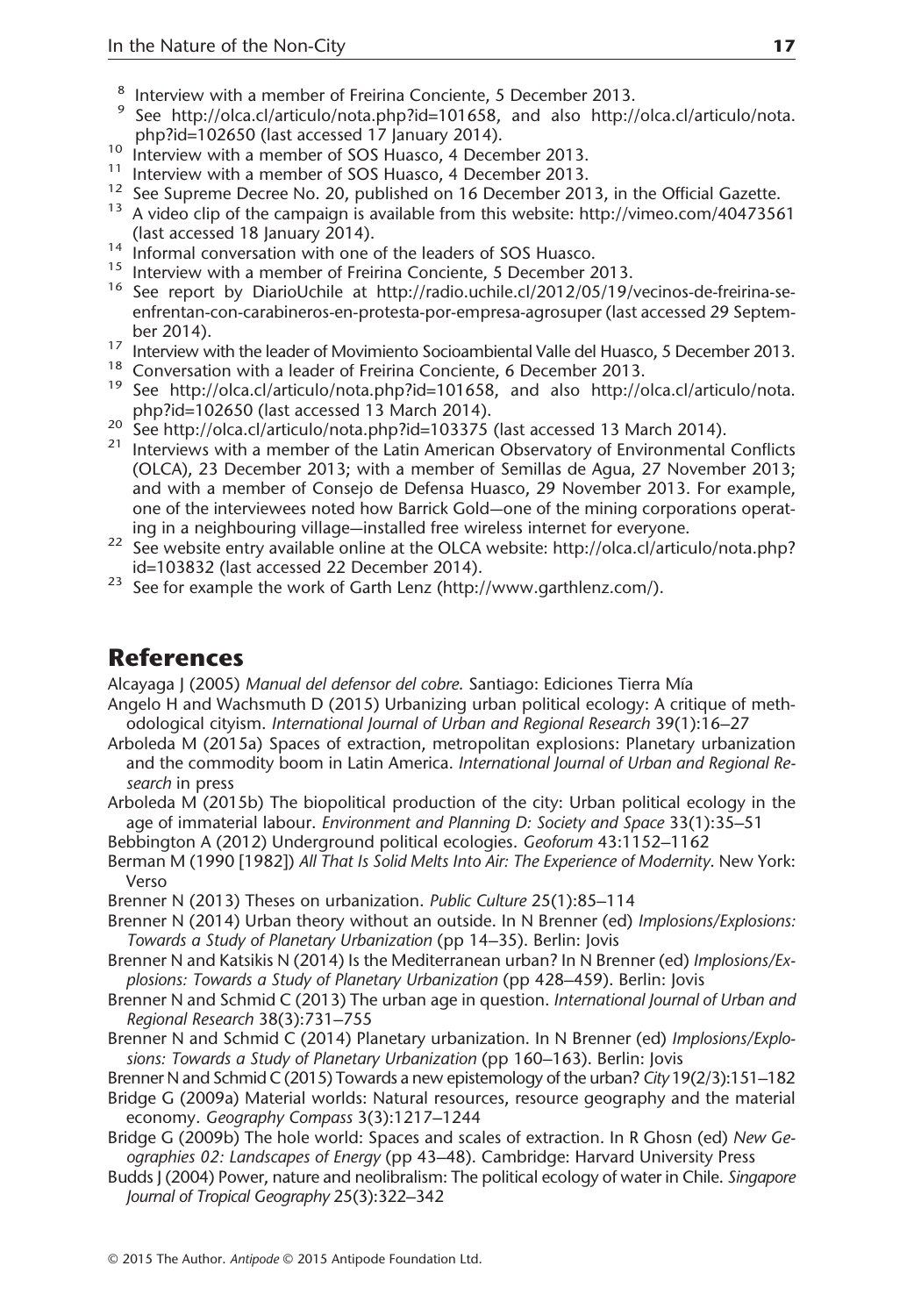- Burke E (1968 [1757]) A Philosophical Enquiry Into the Origin of Our Ideas of the Sublime and the Beautiful. Notre Dame: University of Notre Dame Press
- Chile's Ministry of Finance (2009) Chile: A Reliable Place to Invest. Santiago de Chile: Ministerio de Hacienda, Gobierno de Chile
- COCHILCO (2013a) Chile, país atractivo para las inversiones mineras. Santiago de Chile: Comisión Chilena del Cobre
- COCHILCO (2013b) Minería en Chile: impacto en regiones y desafíos para su desarrollo. Santiago de Chile: Comisión Chilena del Cobre
- Cowen D (2015) The Deadly Life of Logistics: Mapping Violence in Global Trade. Minneapolis: University of Minnesota Press
- ECLAC (2013) Natural Resources Within the Union of South American Nations: Status and Trends For a Regional Development Agenda. Santiago: Economic Commission for Latin America and the Caribbean, United Nations
- Foster J (2000) Marx's Ecology: Materialism and Nature. New York: Monthly Review Press
- Gudynas E (2009) Diez tesis urgentes sobre el nuevo extractivismo. In Centro Latino Americano de Ecología Social (ed) Extractivismo, Política y Sociedad (pp 187–225). Quito: CLAES
- Harvey D (2006 [1982]) The Limits to Capital. New York: Verso
- Harvey P and Knox H (2012) The enchantments of infrastructure. Mobilities 7(4):521-536
- Heynen N, Kaika M and Swyngedouw E (eds) (2006) In the Nature of Cities: Urban Political Ecology and the Nature of Urban Metabolisms. New York: Routledge
- Hinojosa L (2011) Riqueza mineral y pobreza en los Andes. European Journal of Development Research 23:488–504
- Ibañez D and Katsikis N (2014) Editorial. In D Ibañez and N Katsikis (eds) New Geographies 06: Grounding Metabolism (pp 2–9). Cambridge: Harvard University Press
- Infante C (2011) Pasivos ambientales mineros: barriendo bajo la alfombra. Lima: Observatorio de Conflictos Mineros de América Latina
- International Monetary Fund (2011) Regional Economic Outlook: Western Hemisphere. Washington, DC: IMF
- Kaika M (2004) Interrogating the geographies of the familiar: Domesticating nature and constructing the autonomy of the modern home. International Journal of Urban and Regional Research 28(2):265–286
- Kaika M (2005) City of Flows. New York: Routledge
- Kaika M (2006) Dams as symbols of modernization: The urbanization of nature between geographical imagination and materiality. Annals of the Association of American Geographers 96 (2):276–301
- Kaika M and Swyngedouw E (2000) Fetishizing the modern city: The phantasmagoria of urban technological networks. International Journal of Urban and Regional Research 24 (1):120–138
- Lefebvre H (2003 [1970]) The Urban Revolution. Minneapolis: University of Minnesota Press
- Loftus A (2012) Everyday Environmentalism: Creating an Urban Political Ecology. Minneapolis: University of Minnesota Press
- Maisel D (2013) Black Maps: American Landscape and the Apocalyptic Sublime. Gottingen: Steidl
- Marx K (1976 [1867]) Capital, Vol. I. London: Penguin
- Merrifield A (2013) The urban question under planetary urbanization. International Journal of Urban and Regional Research 37(3):909–922
- Molina R and Yáñez N (2008) La gran minería y los derechos indígenas en el norte de Chile. Santiago: Observatorio de Derechos de los Pueblos Indígenas
- Moore J (2014) Toward a singular metabolism: Epistemic rifts and environment-making in the capitalist world-ecology. In D Ibañez and N Katsikis (eds) New Geographies 06: Grounding Metabolism (pp 10–19). Cambridge: Harvard University Press
- Morton T (2013) Hyperobjects: Philosophy and Ecology After the End of the World. Minneapolis: University of Minnesota Press
- Padilla C (2012) Minería y conflictos sociales en América Latina. In C Toro, J Fierro, S Coronado and T Roa (eds) Minería, Territorio y Conflicto en Colombia (pp 37–58). Bogotá: Universidad Nacional de Colombia